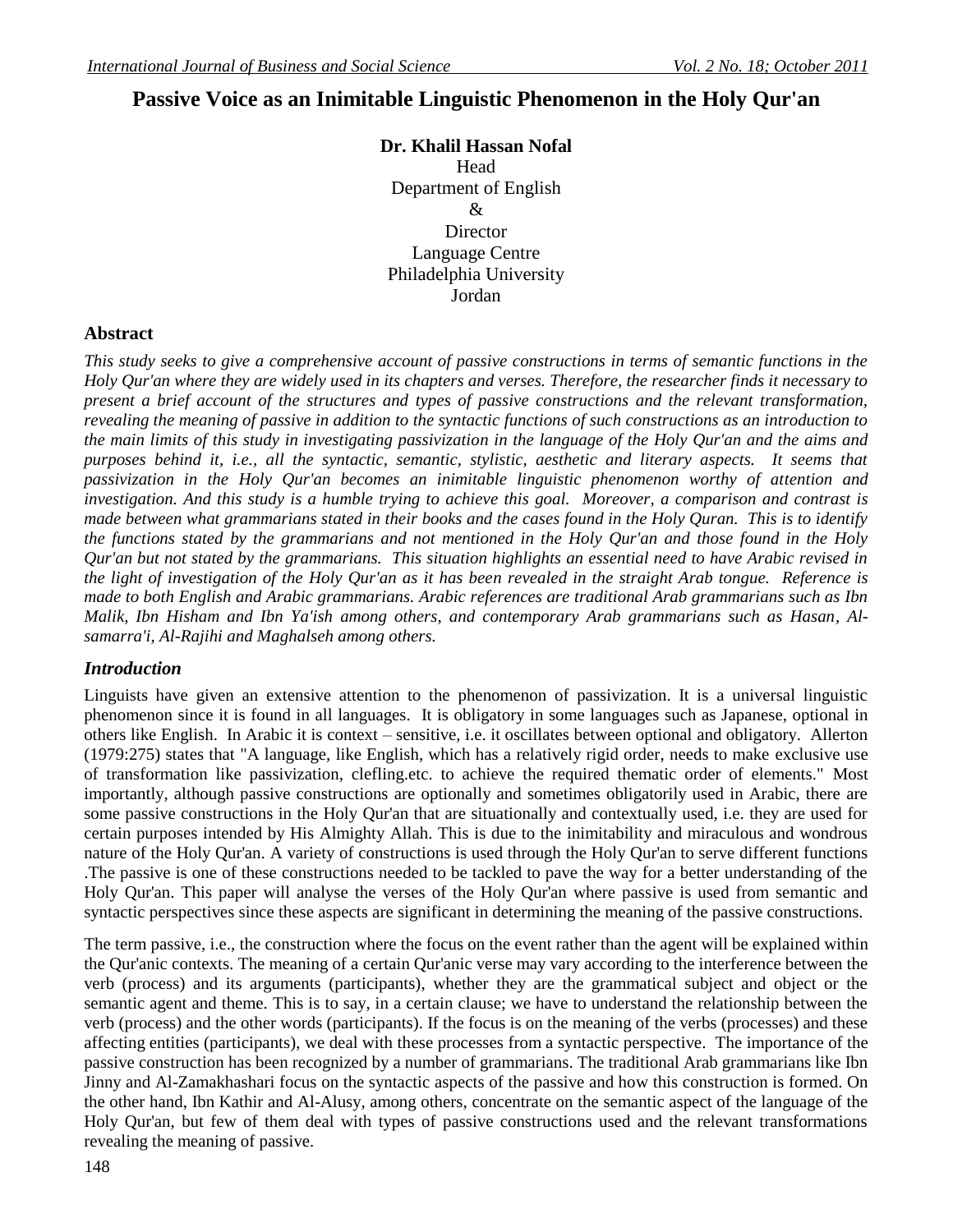#### *© Centre for Promoting Ideas, USA www.ijbssnet.com*

Moreover, many linguists intend to give the process of passivization more close attention since it concerns all the semantic, syntactic, morphological and phonological components of language in additions to its stylistics and/or pragmatic effects. As regards the Holy Qur'an, lrving (1992:3) states that it is obvious that "interpretation can express the whole range of meaning contained in any verse. But it can bring to light an aspect of meaning which has escaped our attention in the past". It is fascinating that passivization, widely found in many Qur'an verses to emphasize the meanings of such verses.

#### **Part 1**

#### **1. Types (classes) of Arabic Passive Sentences**

In their analysis of passive sentences, traditional Arab grammarians, beginning with Sibawyhi and ending with Ibn Malik, usually focus on the forms of passive verbs. They do not classify this construction into types. Unlike agents in English passive sentences, which can be overtly expressed, agents in Arabic passive sentences generally do not appear in surface structure. That is to say, the agent in Arabic passive sentences, in most cases, is obligatorily deleted\*. However, some Qur'anic passive sentences incorporate an overtly expressed agent. Thus Qur'anic passive sentences can be divided into two types, namely, (i) agentless passive sentences and (ii) agentive passive sentences.

#### **1.1. Agentless Passive Sentences**

As stated above, Arabic does not customarily allow the retention of the agent in the surface structure of the passive constructions. Agentless passive is a passive sentence that does not have an overt agentive by-phrase, and where the suppressed agent is either (i) unspecified or (ii) can be uniquely recovered from the context. Our investigation of passive sentences that occur in the Holy Quran shows that agentless passive constructions do frequently occur in the Holy Quran. However, they occur more than agentive passive constructions. Khalil A .(1989) found that out of the total number of 18.181 verbs in the Holy Qur'an, only 957 have the passive from, that is 5.3%. He cited this evidence to prove that active verbs are more basic than passive ones, and that they are more frequently used than passive verbs. The following are illustrative examples:

ولقد أ**ستُهزِيَ** برسل من قبلك فحاق بالذين سخروا منهم ما كانوا به يستهزئون (الانعام: 10) .1

**Mocked were** (many) messengers before thee; But their scoffers were hemmed in by the thing that they mocked. (AI-Ann'a:m:l0).

٠ؤٙ٠ب اٌزٓ٠ إِٓٛا **ُوزت** ع١ٍىُ اٌص١بَ وّب **ُوزت** عٍٝ اٌزٓ٠ ِٓ لجٍُٙ ٌعٍىُ رزمْٛ .( اٌجمشح183:) **2.**

O ye who believe! Fasting **is prescribed** to you as it **was prescribed** to those before you, that ye may (learn) self - restraint.(AI-Baqara:183)

#### **1.2. Agentive Passive Sentences**

As pointed out in 1.1 above, some passive sentences that occur in the Holy Quran upon which this study is based have an overtly expressed agent. This, of course, contradicts the belief which is commonly held by Arab grammarians that Arabic passive sentences do not have an expressed agent. This, of course, explains why passive sentences are called **?al-mabni lil-majhu:l**, that is sentences whose agent is unknown. There is agreement among early and modern grammarians that the mabni lil-majhūl results in the syntactic deletion of the subject / actor and its substitution by the object / affected participant, which not only occupies its position but also assumes all diacritic features a subject usually takes (cf.Sibawayh, 1985:42,Al-?ansāri , 1996 :74 , among others) .However, in the Holy Qur'an it is not infrequent to find agentive / long passive construction :

#### وقالوا لولا أ**نزل** عليه آ**يات من ربه** (العنكبوت: 50) .3

\_\_\_\_\_\_\_\_\_\_\_\_\_\_\_\_\_\_

#### Yet they say: " why **are** not **signs sent down** to him **from his lord** ?

Mentioning the agent in the prepositional phrase is pragmatically motivated; the origin of the Holy Qur'an having been disputed by the unbelievers, mentioning of the agent reinforces the idea that Allah is the origin of the Qur'an. In fact, some contemporary Arab grammarians such as Saad (1982) and Khalil (1988) believe that Arabic contains a set of passive sentences that have an overtly expressed agent such as (i) min ,(ii) min qibali, (iii) min ja:nibi and (iv) ؟ala: yadai. However, it may be stated that these overtly expressed agents are a contemporary innovation especially in newspapers and in translation from European languages (See Khalil, 1989). Our investigation in the Holy Qur'an shows that some passive sentences have expressed agents.

<sup>\*</sup> Like transformational grammarians, we assume that passive sentences incorporate an agent in their deep structure.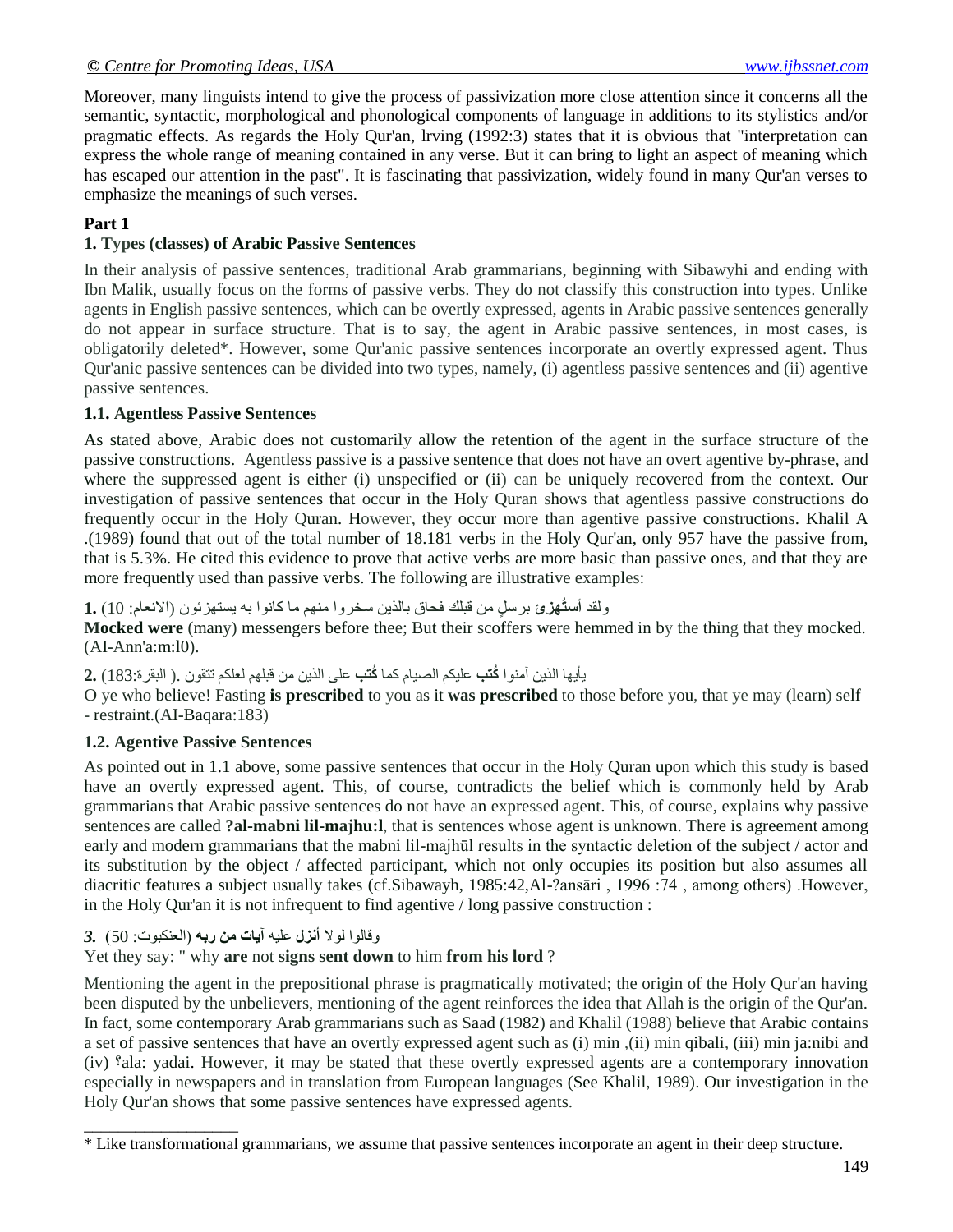The following verses from the Holy Qur'an where the preposition **min** and **min ladun** play the role of agentive passive particle prove this point:

لً أّب ارجع ِب **ُٛ٠حٝ** اٌٟ **ِٓ سثٟ** ( االعشاف203:) *4*. Say: "I but follow what **is revealed** to me **from my Lord**". (AI- A؟ra:f:203)

وزبة **أ ُحىّذ** آ٠برٗ ثُ **فُصٍذ ِٓ ٌذْ حىُ١ خج١ش** (ٛ٘د1:**)** *5.*

This is a Book with verses **fundamental (of established meaning), further explained in detail from One who is wise and well- acquainted** (with all things). (Hu: d:l)

However, the active clause would have been less appropriate than the passive clause. Why? There are three interconnected motivations for choosing agentive (long) passive:

- Principle 1: The long passive is used to accord with the information-flow principle: The preference for presenting new information at the end of a clause. If we look at a clause in its discourse context, some elements refer back to information that is familiar due to the preceding discourse -i.e. given information- and other elements present new information. The typical word order is to start with given information and move to new. This, in the above verses, means the given information ( ارجعٚ م**ن لدن خبير ) and ( من ربي ) is placed before new information ( من ربي ) and ( ) and ) ) and ُ١حى**(. Given-new order of information contributes to the cohesion of a text. The given information is usually related to its previous mention, and the new information is often taken up in the following discourse. This order of information makes it easier for receivers to understand, because the clause starts with something that is familiar.
- Principle 2: The long passive is used to accord with the end weight principle: long and complex (i.e. heavier) elements are placed towards the end of the clause. This placement helps hearers and readers to follow the message more easily, because they do not have to keep in their minds complex information from the beginning of the clause as they reach the end of the clause. Many heavy elements also contain a large amount of new information. The information-flow principle and endweight principle therefore often reinforce one another. This means that a" heavier" (or more lengthy) element of the clause, in this case the agent, is placed at the end, where it does not hold up the processing of the rest of the clause.
- Principle 3: The long passive is used to place initial emphasis on an element of the clause which is the topic, or theme, of the current discourse. In any clause, there is usually at least one point of focus. This point receives some prominence in the clause. Typically, the focus occurs naturally on the last lexical item in the clause. The general principle governing focus is therefore known as the principle of end-focus. When the information-flow principle is being followed, new information, which occurs at the end of the clause, will be the focus.

The following examples illustrate the three principles well:

**وَيَقُولُ الَّذِينَ كَفَرُواْ لَوْلا أُنْزِلَ عَلَيْهِ آيَةٌ مِّن <b>رَّبَّهِ** ۖ (الرعد: 7) .6 ٌَ ْ َّ

And the unbelievers say does not his lord send him a sign (Al- Ra'ed:7)

الْحَمْدُ لِلَّٰهِ الَّذِي أَ**نْزَل**َ عَلَى عَبْدِهِ الْكِتَابَ وَلَمْ يَجْعَل لَّهُ عِوَجًا ( الكهف :1) .7 َّ ْ **َل** َّ ْ

Praise be to Allah who hath sent to His Servant The Book , and hath allowed therein no crookedness ( Al- Kahf :1)

 6 unlike 7 begins with given information: **"ٗ٠آ "**has already been mentioned. In contrast **" ٗسث ِٓ** "is new information.

 6 unlike 7 begins with a reference to **"ٗ٠آ** "which is the current topic of the discourse. In 6 the topic " **ٗسث ِٓ** " would have been placed at end of the clause.

 6 unlike 7 begins with a short one word phrase as its subject **( ٗ٠آ**(. It ends with a longer phrase ( ٗسث ِٓ (as its agent. This situation is reversed in 7.

#### **1.3. Passive Sentences with Janus Agents \***

Another point worth mentioning in this connection is that within agentive passive, there are some passives that have two possible agents, depending on the interpretation of the agentive phrase itself, in particular the preposition introducing this phrase.

\_\_\_\_\_\_\_\_\_\_

<sup>\*</sup> This appellation is borrowed from English.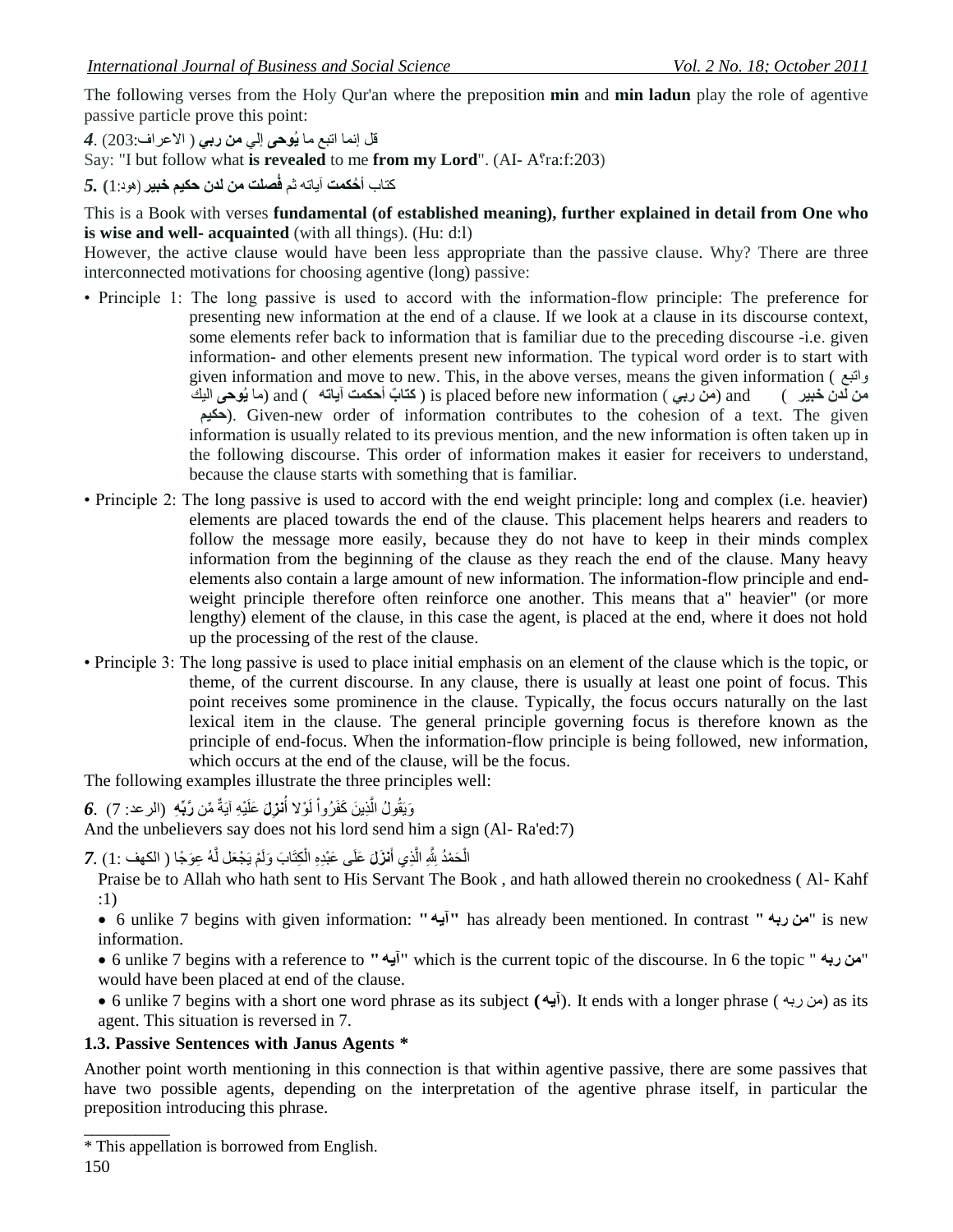The use of prepositional phrase in some agentive passive sentences leads to ambiguity, depending on the interpretation of the prepositional phrase. The prepositional phrase may be interpreted as an agent or as an adjunct. This sub-type may be called Janus-Agents. In other words the nominal part may function as an active subject or the whole phrase may function as a sentential adjunct. The following verse is an illustrative example:

#### **ف**أما ثمود **فأهلكوا بالطاغية** وأما عادَ **فأهلكوا بريح صرصر عاتية** ( الحاقة:6-6)  $a$  . **ُ**

But the Thamud, they **were destroyed by a terrible storm of thunder and lightning!** And the **Ad, they were destroyed by a furious wind, exceedingly violent**. (AI-Ha:qqa:5-6)

Verse No 7.a above illustrates this point. The verse can be interpreted as either:

#### أهلك الله ثمود بالطاغية وأهلك الله عاد بريح صرصر عاتية 8.b

His Mighty Allah destroyed the Thmud by a terrible storm of thunder and lightning, and He destroyed the Ad by a furious wind, exceedingly violent:



or as :

أهلكت الطاغية ثمود وأهلكت الريح الصرصر العاتية عاد .g.

A terrible storm of thunder and lightning destroyed the Thamud, and the furious wind, exceedingly violent, destroyed the Ad.

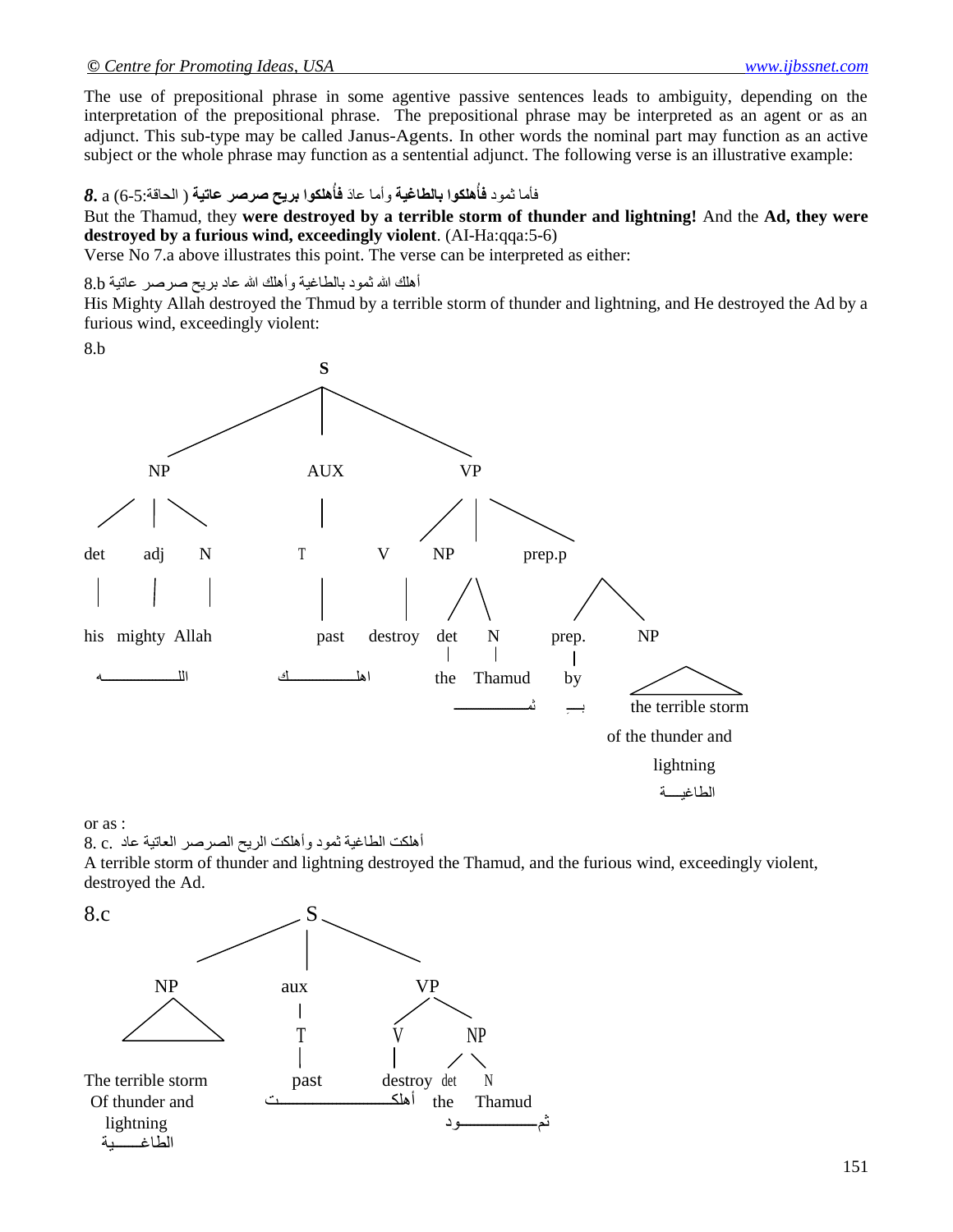## *2. Relevant Transformations*

Ibn Malik argues that the passive sentence is transformed from its active counterpart. The Kufans believe that the passive verb is not transformed from its active counterpart. See (Ibn Usfur, 1970, VOL 2: 478).Unlike the Kufans, the Basrians, represented by Sibawayh; believe that the passive verb is derived from its active counterpart. It can be pointed out that contemporary Arab grammarians such as Hasan (1975), Al-Samarra $\Box$  i (1980), Saad (1982), Al-Rajihi (1985) do not differ much in their analysis of the passive from the traditionalists .This is due to the fact that contemporary grammarians are explicating the traditional concepts by means of their own examples representing current use without departing from the main grammatical framework postulated by traditional grammarians. The Holy Quran shows that there are other constructions revealing the meaning of passive besides the agentive and agentless passive examples mentioned in section (I) above. It is worth mentioning that such constructions are frequently used in the Holy Quran. The constructions may be divided as follows:

#### **2. 1. ?af؟a:l ?al-muta:wa؟ a (Reflexive Verbs)**

The Arabic passive is heavily expressed by reflexive verbs in the Holy Quran. This finding affirms the assumption of Abdu (1973:89), Al-Samarrai (1980:97) and Khalil (1989:15) that reflexive forms are commonly used in Arabic. Moreover, reflexive verbs and the unmarked passive forms are related in the sense that reflexive verbs carry the passive meaning because of the following reasons:

**1.** the agent is suppressed in both cases, and

**2.** both constructions occur in the Holy Quran.

The reflexive verbs that occur in Holy Quran and express the passive meaning are the following with illustrative examples:

#### **2.1.1. ?infa؟ala**

فانقلبوا بنعمة من الله وفضل (آل عمر ان :174) .9

And they **returned** with grace and bounty (A:l-Imra:n:174)

وإذا السماء ا**نفطرت** واذا الكواكب ا**نتثرت** البحار فجرت واذا القبور بُعثرت (الانفطار :1-4) .10

When the sky **is cleft asunder** when the starts **are scattered**, when the oceans **are suffered to burst,** when the graves are turned upside down. (Al-Infita:r: 1-4)

#### **2.1. 2.Tafa؟؟ala**

َٛ٠ **رزمٍت** فٗ١ اٌمٍٛة ٚاالثصبس (إٌٛس37:) a 11. For the Day when hearts and eyes **will be turned about**.(AI-Noor:37) يوم ثُقلب وجوههم في النار ( الاحزاب:11. b. (66: The Day that their faces **will be turned over** in the Fire.(AI-Ahza:b:66)

#### **2.1.3. ?ifta؟ala**

فإن أسلموا فقد **اهتدوا** (آل عمران:20) .a . 12 If they do, **they are in the right guidance** (A:l Imra:n:20) ِٓٚ ٠عزصُ ثبّلِل فمذ **ُ٘ذ**ٜ اٌٝ صشاط ِغزمُ١ (آي عّشا101:ْ).b 12. Whoever holds firmly to Allah **will be shown** a Way that is straight. (A:l Imran:l0l)

#### **2.1. 4. Tafa:؟ala**

**رجبسن** اعُ سثه رٞ اٌدالي ٚاإلوشاَ ( اٌشح78:ّٓ) .a 13.

**Blessed be** the name of Lord, full of Majesty, Bounty and Honour.( Al-Rahman:78)

فلما جاءها نودي أ**ن بورك** من في النار ومن حولها وسبحان الله رب العالمين ( النمل:8) .13.b

But when he came to the Fire, a voice was heard: "**Blessed are** those in the Fire and those around: And Glory to Allah, the Lord of the World. (Al-Naml: 8)

#### **2.2. ?ismul-maf؟u: l ( Passive Participle)**

The passive may also be expressed by means of the passive participle in the Holy Quran which functions as premodifier, post-modifier, attributive adjectives , subject complement, or object complement{predicative adjective) particularly if translated into English. Consider the following verses respectively:

ولمهم فيها أزواج **مُطهرة** (البقرة:25).14

And have therein spouses **purified** (Al-Baqara:25)

والشّمس والقمر والنجوم **مسخرات** (الأعراف54).15

And the sun, the moon, and the stars (all) **are subservient** by His command. (Al-A\'ra: f: 54)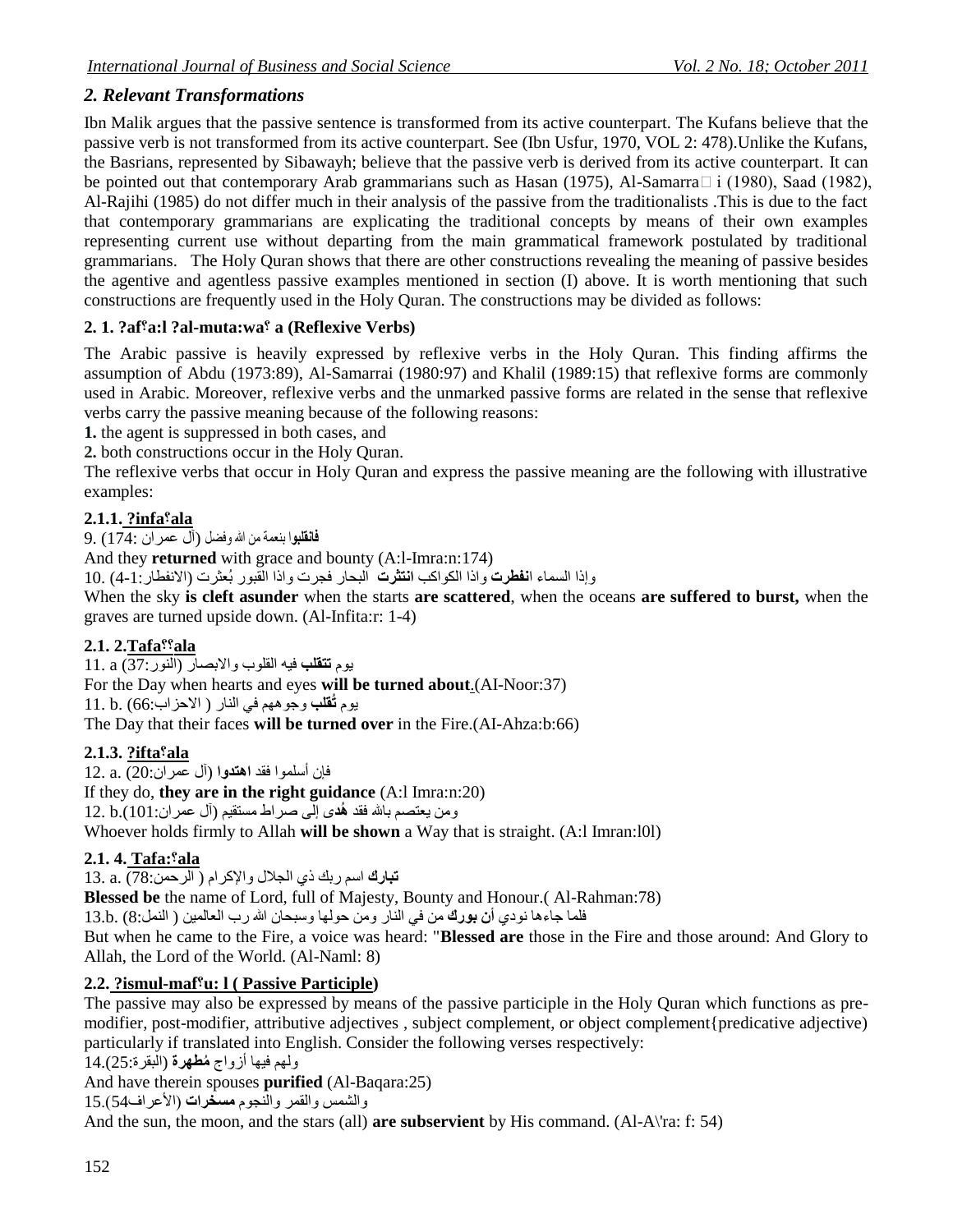## ونخرج له يوم القيا*م*ة كتاباً يلقاه **منشور**انَ (الاسراء :16.(13

On the Day of Judgment we shall bring out for him a scroll which he will see **spread open**. (Al-Isra:'13)

**؟**ismul – maf**؟**u:l (passive participle) in Arabic imports the meaning of passive . This construction always comes after the head noun since Arabic in most cases does not allow the adjective to precede the noun it modifies. Sometimes ?ismul- maf؟u:l functions as an adjective as in above examples. However, the passive participles in the above verses: مُنْظِوِراتِ (subservient ) and ) and **الله**رة (spread open) convey the meaning of passive function as post-modifier in (14) , subject complement in (15) and object complement in (16) ,particularly if they are translated into English . ?ism-?al-maf**؟**u:l constructions (passive participle) may correspond to semipassive or quasi- passive in English. Sentences that belong to this class have verbal, adjectival, and nominal properties depending on linguistic and/or situational context. That is to say, these passive participles originally come from passive constructions. The following verses exemplify this point:

هو الذي أنزل عليك الكتاب منه أيات **محكمات** ( آل عمر ان:7) .a. (7

He it is who has sent down to thee the Book: In it are verses **basic or fundamental clear** in meaning (Al-Imra: n: 7)

كتاب أ**حُكمت** آياته ثم فصلت من لدن حكيم خبير (هود:1) .17.b

This is a book, with verses **fundamental** (of **established meaning**), further explained in details, from one who is wise and Well-Acquainted (with all things). (Hu: d: l)

#### والطير محشورة كل له أواب (ص :19) .a. (19

And the birds **gathered (in assemblies):** all with him did turn (to Allah). (Sa: d: 19)

والذين كفروا إلى جهنم يُ**حشرون** ( الانفال:36: 18.b

And the unbelievers **will be gathered together** to Hell.(AI-Anfa:l:36)

The passive participles in (a) sentences above have verbal properties as they have corresponding passive verses as illustrated in (b) sentences. Similarly, they have adjectival properties as they function as modifiers as illustrated in 17.a. and 18.a. Moreover, similar to what comes after the passive verb is parsed as pro-agent ,what comes after the passive participle is parsed as pro- agent ( na:?ib ?al- fa:**؟**il) as well.

#### رٌه َٛ٠ **ِمّٛ ٌو** ٌٗ **إٌبط** (ٛ٘د: 103( **19**.

That is a Day for which mankind **will be gathered** together. (Hu: d: 103)

خٕبد عذْ **ِفزًاحخًا** ٌُٙ **األثٛاة** (ص 50:)**20**.

Gardens of Eternity, **whose doors will (ever)be open to them** (Sa:d : 50)

In the above verse liand **I'بوابِ** and **الأبواب and I'بوابِ and I'i** and **I'i** and **I'i i** function as pro-agents to the passive participle **participle** respectionly. See Maghalseh (2007:532).

#### **2.3. Fi؟l- ?al-kawn+?al-musdar (Verb of Existence + Verbal Noun)**

The Holy Quran shows that passive can be expressed by the construction of a verb of existence and a verbal noun. The verbs that are used in this context and occurred in the Holy Qur'an are **أخز**, **ًجع**, **خش**, **أعذ** ,**أصبة**, **ؤرٟ٠**, and **جبء**. Consider the following verses:

**فأخزرُٙ اٌصبعمخ** ثظٍُّٙ (إٌغبء153:) **a21.**

But they **were seized** for their presumption, **by thunder and lightning** (AI-Nisa':153)

حتى إذا أ**خذت** الارض **زخرفها** وازينت (بونس: 24) 22. a

Till the earth **is clad with its golden ornaments** and is decked out in beauty. (Yunus:24)

فٍّب ردٍٝ سثٗ ٌٍدجً **جعٍٗ دوبًا ٚخش** ِٛعٝ **صعمبًا** (آي عّشا143:ْ) **a23.**

When his Lord manifested Himself to the Mound He **made it as dust**, and Mouses **fell down in a swoon**(AI-Afra:f:143)

The structures of verbs of existence plus verbal nouns in the above verses convey the meaning of passive. That is they may be converted into passive verb forms without any change in meaning as follows respectively: **فُصُعقو**ا بظلمهم 21.b

They **got seized** (struck) by thunder and lightning for their presumption.

**رُخُرفت** الار ض و از بنت **22.b** The earth **got ornamented**.

**ُدن** اٌدجً **ٚ ُصعك** ِٛعٝ **b23.** The Mound **got dusted** and Moses **got seized** (struck)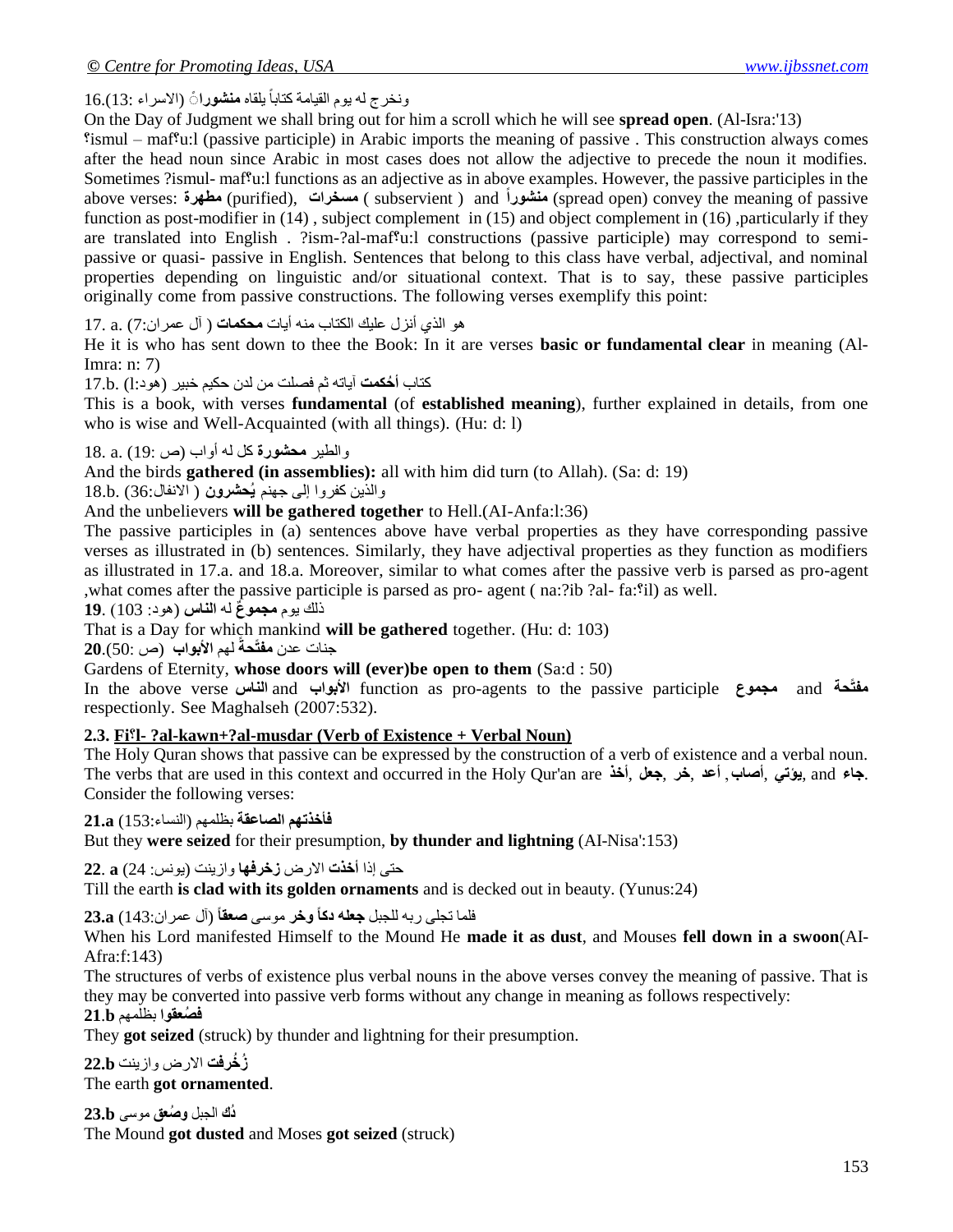Verbs of existence plus verbal nouns constructions may correspond to "get passive" in English as "get" carries with it the meaning of "arrive at a resultant state. The existence verbs, " **أخز**", " **ًجع** "and **ّ** خش," , and the verbal nouns accompanied may correspond to "get passive" as illustrated in the above sentences.

### **2. 4 . ? ismul-Fa:؟ il (Active Participle)**

Active participles are heavily used in the Holy Quran to express the meaning of the passive. The following verses are illustrative examples:

ِٚب ٌُٙ ِٓ **ٔبصشٓ٠** (آي عّشا22:ْ).**a24.** Nor will they have anyone to help (A:I Imra:n: 22) أُٙٔ ٌُٙ **إٌّصشْٚ** (اٌصبفبد172:) .**b** That they **would** certainly **be assisted** (AI-Sa:fa:t: 172) **و لا هم <b>ينصرون** (الطور :46) .c **ُ** And no help **shall be given** them. (At-Tu:r:46)

ويدخله جنات تجري من تحتها الأنهار , **خالدين** فيها أبدا ( التغابن : 9) .25. a.

And he will admit them to garden beneath which rivers flow, **to dwell therein** forever (Al-Taghābun :9) ويطوف عليهم ولدان **مخلدون** ( الانسان: 19 .b

And round about them will (serve) youths of **perpetual** (freshness) (Al- Insān: 19)

The active participle in the (a) verse expresses the meaning of passive as it occurs as passive participles, which convey the meaning of passive, as illustrated in (b) verse. Similarly it occurs as passive verb as illustrated in (c) verse. It is worth mentioning that the active participle "خالدين" in 25 (a) is related to the Garden or the Fire, but the passive participle **"** مخلدون **"** in (b) is related to the Garden only. Besides, the passive form "**ذٍّلخَ ُ٠**" does not occur in the Holy Quran.

#### **2.5. ?al-Masdar (Verbal Noun)**

The last type of construction that expresses the meaning of passive is the verbal noun. This finding agrees with Shabaneh (1981) that passive may be expressed by means of ?al-masdar (verbal noun) in Arabic. Consider the following verses:

ثّم إلينا مرجعكم فننبئكم بما كنتم تعلمون ( يونس:23) a .26.

To Us is **your return** and We shall show you the truth of all ye did (Yunus:23)

ثُ اٌٝ سثىُ **رشجعْٛ** (اٌغدذح: 11) .b**26**.

Then **shall** ye **be brought back** to your Lord (AI-sajda:ll)

ٌُٙ **اٌٍعٕخ** ٚعٛء اٌذاس( غبفش52:) .a**27**.

But **they will (only) have the curse** and the home of misery (Gha:fir:52)

**b**. (23**72).ا**لنور : (**لعنو**ا في الدنيا والآخرة

They **are cursed** in this life and in the Hereafter.( AI-Noor:23)

Verbal nouns in (a) verses above may import the meaning of passive since they can be converted into passive constructions without any change in meaning as illustrated in (b) verses.

#### **Part 2**

#### **Syntactic Functions**

Passive constructions in the Holy Qur'an assure the following syntactic functions:

#### **1. Inception or Commencement**

Passive constructions may initially occur, i.e., they commence the verse in the Holy Quran, e.g:

**غـُـُلبت** الروم (الروم:28 ) **ُ**

The Roman **have been defeated**. (Ar-Ruum: 2)

**ُظـشثذ** عُٙ١ٍ اٌزٌخ إّٔ٠ب ثمفٛا ... )آي عّشا112:ْ( **29.**

**Shame is pitched** over them wherever they are found…(Āl-'lmraan:112)

#### **2. Predicate (Comment)**

Passive constructions may fall in the predicate of the sentence:

واتقوا بوماً لا تجزي نفس عن نفس شيئاً<sub>.</sub> ولا يقبل منها شفاعة ولا يؤخذ منها عدل، **ولا هم يـُنصرون** (البقرة:48) .30 ً **ُ**

Then guard yourselves against a day when one soul shall not avail another, nor shall intercession be accepted for her, nor shall compensation be taken from her, **nor shall anyone be helped**. (Al-Baqara:48)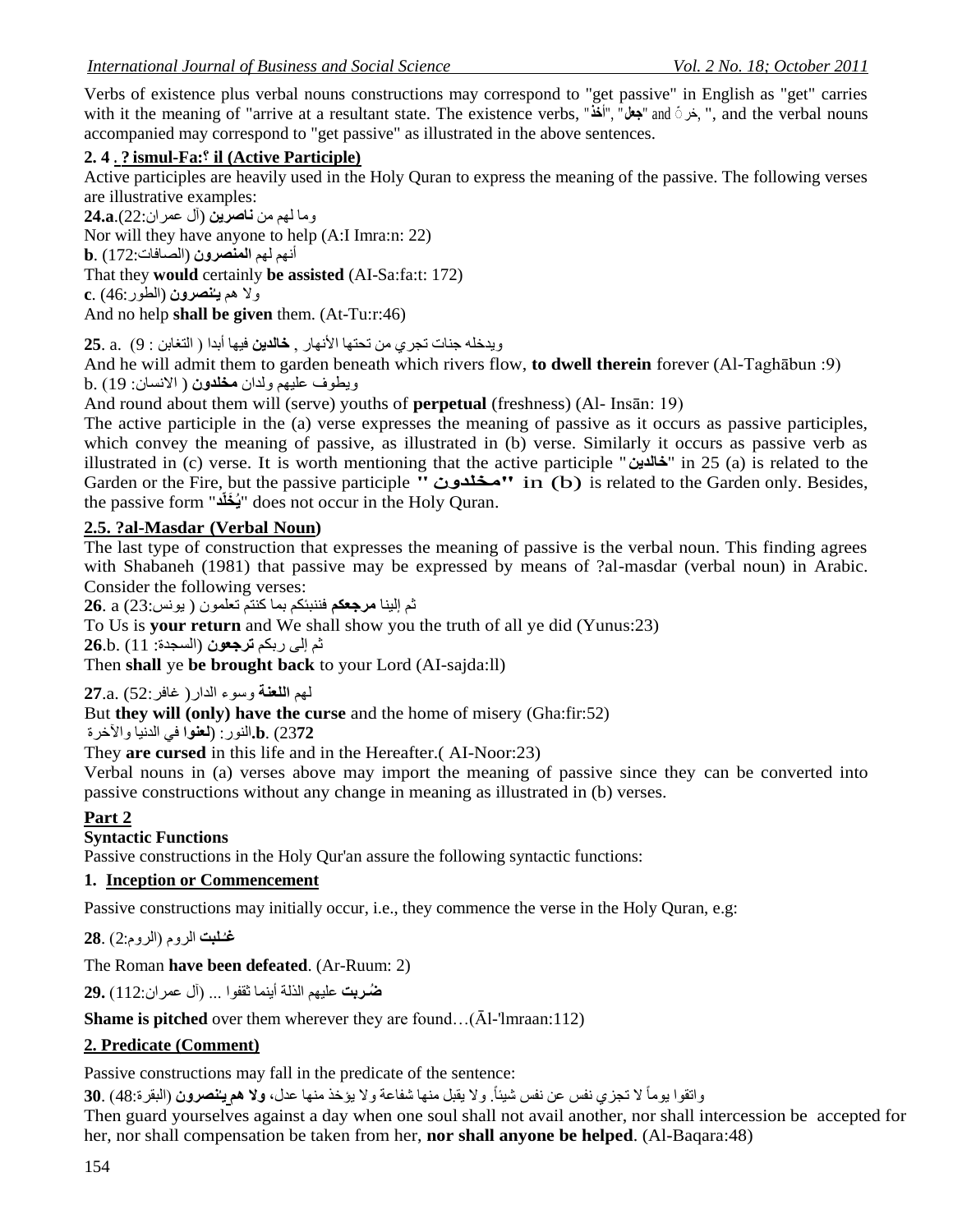ومن أظلم ممن افترى على الله كذباً <sub>,</sub> أ**ولنك يـُعرضون** على ربـهم...(هود: 18).<br>**31** 

Who doth more wrong than those who forge a lie against Allah? They **will be brought** before their Lord. (Huud: 18)The passive verbs in the above verses: **ْٚصشٕ٠** and **ْٛعشظُ ـ٠** function as predicate of the . **أٌٚئه** and **ُ٘** :subjects

#### **3. Predicate (Comment) of Kana and Its Sisters:**

Passive constructions may function as the predicate of  $\geq$  "kana" and its sisters:

هذه جهنم التي **كنتم تـُوعدون** (يس: 32.(63

This is the Hell of which **ye were promised**.(Yaa-Siin:63)

**فأصبحوا لا يئر ِي إلا مساكنهم كذلك نجزي القوم المجرمين (الاحقاف: 25).33<br>.** 

Then by the morning they- nothing **was to be seen** but (the ruins) of their houses! Thus do We recompense those given to sin!(Al-Ah $\Box$  qaaf:25)

The passive verbs **ْٚعذُٛ ُشٜ** and **رـ ـ٠** function as predicate of **ْوب** and **أصجح** whose subjects (topics) are **ُزٔأ** in **. أصبحوا and the waw in كنتم** 

#### **4. Predicate (Comment) of Inna and Its Sisters**

Passive constructions may also function as predicate of Inna and its sisters, as in:

**إِنْ الذينِ كفروا يُـنـادونِ** لمقت الله أكبر من مقتكم (غافر : 34.(10

The unbelievers **will be addressed**: "Greater was the aversion of Allah to you than is your aversion to yourselves" (Ghaafir:10)

**ولكنا حُملنا** أوزاراً من زينة القوم (طه: 87).35

**But we were made** to carry the weight of ornaments of the (whole) people. (TaaHaa: 87)

**واتخذوا من دون الله ألهـة لمعلهم يـُنصرون ( بس: 74).36 ُ**

Yet they take (for worship) gods other than Allah, (hoping) that they **might be helped**. (Yaa-Siin: 74) The passive constructions in the above verses function as predicate of **ْإ, ٓىٌ** and **ًعٌ** respectively whose subjects  $\frac{1}{2}$ in the suffixed pronoun: the لكنّا and هم and **به in بالغين كفروا,** and **and بالغين** مِنْ

#### **5. Conditionals / Protasis**

Passive constructions may occur in the conditional subordinate(if) clause as illustrated in the following verses:

وإ**ذا قيل ل**هم لا تفسدوا في الأرض قالوا إنما نحن مصلحون (البقرة : 11).**37**.

**When it is said** to them, "Make not mischief on the earth," they say, "we are the ones that put things right."(Al-Baqara:11)

وأتموا الحج والعمرة لله، **فإن أُحصرتم** فما استيسر من الهدي (البقرة: 196**).38** 

And complete the "Hajj" or "Umra" in the service of Allah, but **if ye are prevented** (from completing it), send an offering for sacrifice. (Al-Baqara:196)

**ولو رُدوا ل**عادوا لما نهوا عنه وإنهم لكاذبون (الأنعام: 39.(28

But **if they were returned**, they would certainly relapse to the things they were forbidden, for they are indeed liars.(Al-An'aam:28) The passive constructions in the above verses **ً١ل , ُحصشرُ أ** and **اٚسدُ** fall in the subordinate clauses immediately after the subordinators **(if) (videom**) **(videom) (if)** as conditional particles

#### **6. Conditionals / Apodosis**

Passive constructions may also occur in the apodosis (the main clause of the conditional sentences):

**و**إِذَا رأى الذين ظلموا العذاب **فلا يُحْفف عَنهم ولا هم ينظرون** . (النحل: 85).40

When the wrong-doers (actually) see the Chastisement, **then will it be no way be mitigated**, **nor will they then receive respite.** ( $An-Nah \square 1:85$ )

**وان** يستغيثوا **يـُغاثو**ا بماء كالمهل يشوي الوجوه (الكهف : 29) .**41**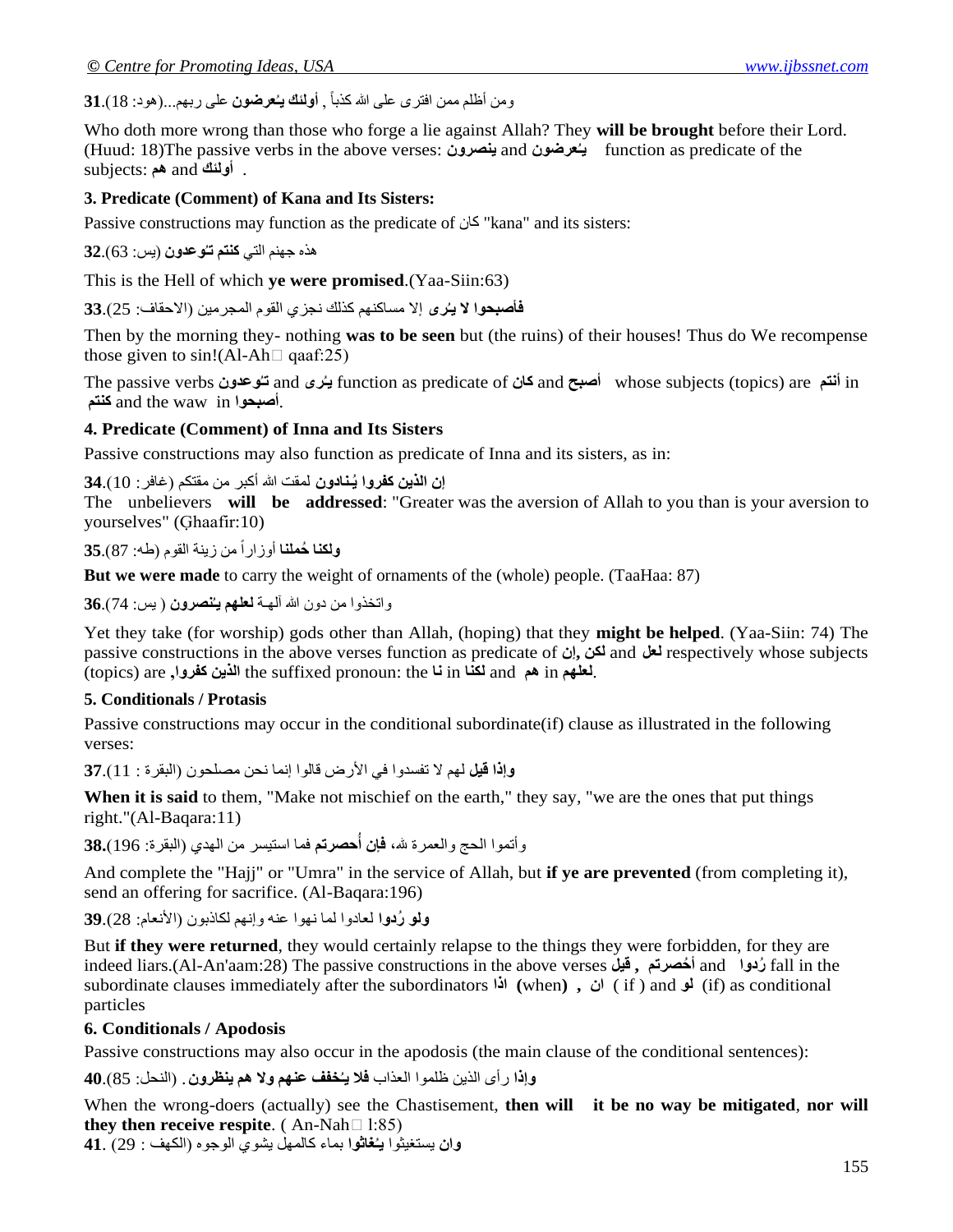If they implore relief, **they will be granted** water like melted brass, that will scald their faces.(Al-Kahf:29)

**ومن** يبتغ ِ غير الإسلام ديناً **فنن يُقبل منه** (آل عمران : 85) .42 ً

If anyone desires a religion other than Islam, **never will it be accepted**. (Āl- 'lmraan:85)

الذين قالو الإخوانهم **لو** أطاعونا **ما قُنتلوا** (البقرة: 168).**43** 

(They are) the ones that say (of their brethren slain) while they themselves sit (at ease): "If only they had listened to us, **they would not have been slain.**"(Āl-'lmraan:168)

The passive constructions in the above verses فَالْمَنْ يُثقِلُ , يُنْغَاثُوا, فَلا يُنْخِفْفُ The passive constructions in the above verses **ُ ُ** of the conditional sentences whose particles are **ارا , ْا , ِٓ** and **ٌٛ** respectively.

## **7. Complement of Oath**

Passive constructions may occur as complements of oath in the Holy Quran:

**تالله لتـُـُـسئلن** عما كنتم تفترون (النحل : 56).44 **ُ**

## **By Allah, ye shall be certainly be called to account** for your false intentions. (Al-Nahl:56)

قل بلي **وربي لتـُبعثن ثم لتـُنبـَئن**ّ بما عملتم ( النغابن:7).45 **ّ ُ ُ**

Say: Yea, **by my Lord, ye shall surely be raised up**; then shall be told (the truth) of all that you did. (At-Taqaabun:7)

In the above verses the passive constructions function as complements of oath: **ٌزـ** and **ٕجئٓ ُغئٍٓ جعثٓ ثُ رـ .سثٟٚ** and **ربهلل**are oath complement of **زـٌ ُ ُ**

#### **8. Complement of Vocative**

Moreover, passive constructions may occur as vocative complements as illustrated below:

: 63( **45**. **ُِ** ِٕب اٌىً١ ) ٛ٠عف **٠ب أثبٔب ٕع O our father**! No more measure of grain **shall we get**.(Yuusuf:63)

**يـ' أيـهـ' النـْاس عـُلمنـا** منطـق الطير وأوت**ينـا** من كل شيء ( النمل:16.) 16. **ُ**

**O ye people! We have been taught** the speech of birds, and **we have been given of everything**.(Al-Naml:16) In the above verses, the passive constructions: عَنْمَنَا and عَنْمَنَا and **بِمَّنْ** fall in the complement of vocative whose **ُ ُ** particles and vocative nouns are: **يا أبانا and يا أبان**ه and **particles** and vocative nouns are:

#### **9. Indirect Object (Object 1):**

Passive constructions may function as objects:

إن الله لا يغفر أ**ن يُشرك به** ( النساء: 48)**. 47 ُ**

Allah forgiveth not that partners **should be set up with Him**. (An-Nisaa':48)

**ي**ؤمئذ يَوَدَّ الذين كفروا وعصوا الرسول **لو تـُسوى بـهم الأرض** (النساء:4**8**.42) **ُ**

On that day those who reject faith and disobey the Messenger **will wish that the earth were made one with them**. (An-Nisaa':43)

**و** اتبع **ما يـُوحى إليكَ** واصبر حتى يحكُم الله(يونس:109).**49** 

Follow thou **the inspiration sent unto thee**, and be patient and constant. (Yuunus: 109)

all " ما يُوهي إليك " and **" لو تُسوى بهم الأرض " , " أن يُشرِك به " and " ما يُوهي إليك " and " لو تُسوى بهم الأرض " , " أن يُشرِك به " و In the above verses the passive constructions Example , يودُّ الذّين كفروا وعصوا الرسول ,لا يغفر الله function as objects where the subjects and the predicators are** -2 **أٔذ** - you where( nd person singular - is the subject) respectively.

#### **10. Direct Object (Object 2):**

Passive constructions may also function as direct object (object 2) as illustrated in the following verses:

وما منعهم أن **تنقبل منهم نفقاتهم** إلا أنهم كفروا بالله ورسوله (التوبة:5**0**. (**5**0

The only reasons why **their contributions are not accepted** that they reject Allah and His Messenger. (At-Tawba: 54)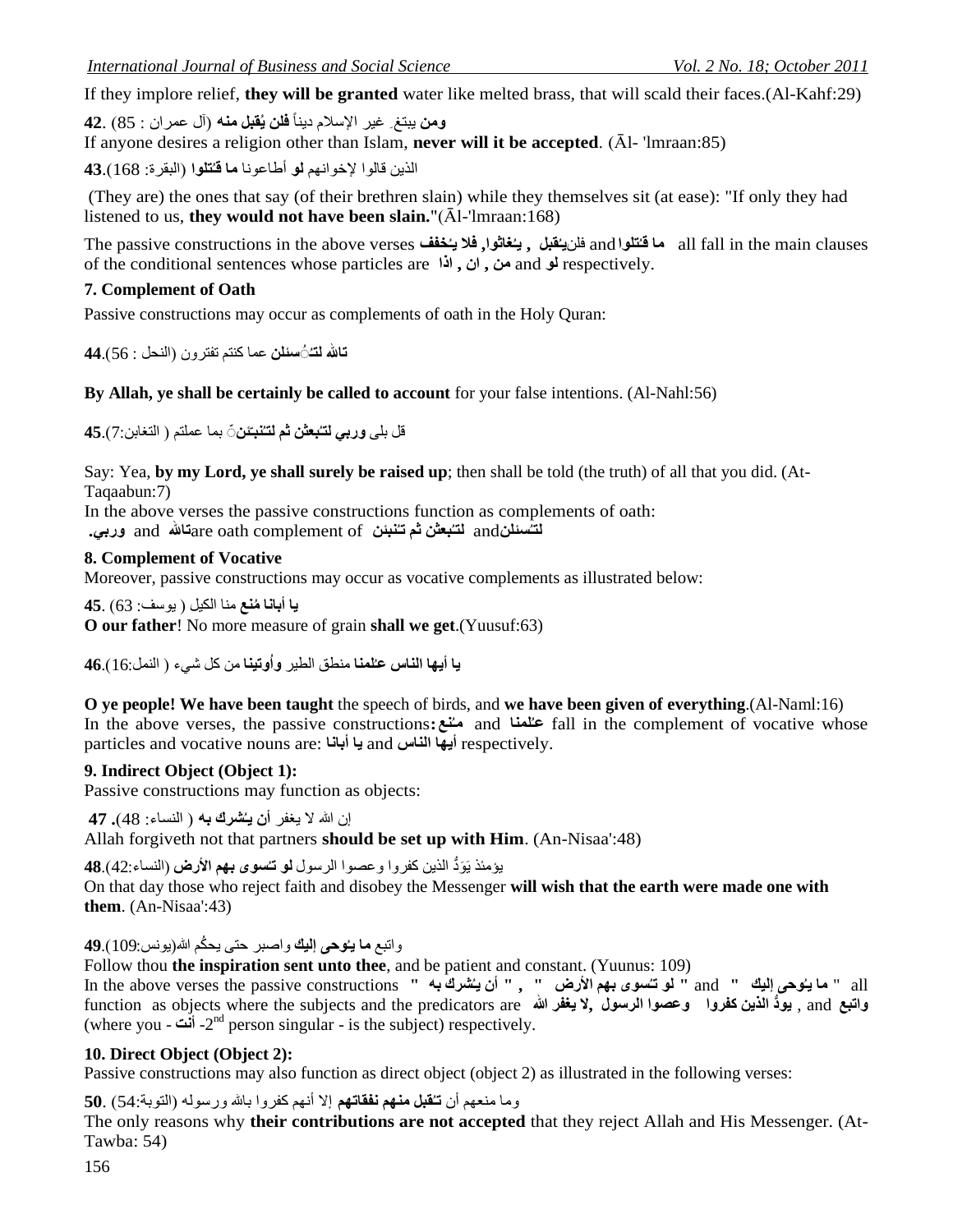#### فوجدناها **مـُلئت حَـرسـاً شديداً وشـهباً** ( الجن:8).51 **ُ**

#### But we found it **filled with stern guards and flaming fires**.(Al-Jinn:8)

The passive clauses in the above verses function as direct objects (02). The indirect objects (01) are the pronoun **ُ٘** in **ُٙعِٕ** and the pronoun **ب٘** in **ب٘بٔجذٛف.** Ibn Aqil (VOL 2:449-50) says that "If the verb is distransitive, the object that is semantically the actor (object 1) comes before the other object (object 2)". He gives the following example: **اًبّ٘دس اًذا٠ص ذ١أعط**) I gave Zaid a penny) where Zaid -an" comes first and dirham-an "a penny" comes next because Zaid is semantically the actor as he (Zaid) is the one who took the penny .Therefore (Zaid-an) is the  $1<sup>st</sup>$  object and "dirham-an" is the  $2<sup>nd</sup>$  object.

#### **11. Objects of Saying Verbs:**

Passive constructions also function as objects of the verbs of saying:

#### قل للذين كفروا **ستنغلبون وتنحشرون إلى جهنم** ( أل عمران:12).5**1 ُ**

Say to those who reject faith: Soon **will ye be vanquished and gathered together to Hell**. (Āl-'lmraan:12)

#### قل **أَوُحي إليّ أنه استمع نفر من الجن** فقالوا إنا سمعنا قر آناً عجباً( الجن:1).52 ً

Say: **It has been revealed to me that a company of Jinns** listened to the Quran. They said, "We have heard a wonderful recited." (Al-Jinn:1)

# قال **قد أُجيبت دعوتكما** فاستقيما ولا تتبعانٍّ سبيل الذين لا يعملون(يونس:89),53

Allah said, "Accepted is your prayer (O Moses and Aaron)! So start ye straight, and follow not the path of those who know not.(Yuunus:89) The passive constructions in the above verses function as Od of the saying verbs **"ًُ "لـ ."لبي"** and

#### **13. Adjective (Epithet) Attributive**

Passive constructions may also function as attributive adjectives. That is, they function as post-modifiers to the head nouns as illustrated in the following verses:

قالوا يا قومنا إنا سمعنا **كتاباً أُنزل** من بعد موسى مصدقاً لما بين يديه (الأحقاف: 30).54 ً

They said, "O our people! We have heard **a Book revealed** after Moses confirming what came before it". (Al-Ah $\Box$  qaaf:30)

**ُ**كنتم خير أُ**مة أُخُرجت للناس** (ال عمر ان: 110).55

Ye are the best of **peoples evolved for mankind**. (Āl-'lmraan:110)

ـ ما كان **حديثاً يـُفتر ى** ولكن تصديق الذي بين يديه (يوسف: 5**6**.(111 **ُ**

**It is not of what invented**, but a confirmation of what went before it.(Yusufi:111)

In the above verses the passive constructions: **ضئُا**,**خشجذُا** , and **ٜفزشُ ـ٠** function as attributive adjectives (postmodifiers) to the head nouns اَمة, بِحَتاباً and أَضباً and **in** respectively. Moreover, the passive construction is attributive adjective in the accusative case to **اًوزبثب** which is parsed as direct objective to the verb **عّع**) where لمجمعة is the agent in تا is the agent in محديثاتَ is attributive adjective to أبغتن which functions as the predicate of بالمسمعة in accusative case as well. But **خشجذُا** is attributive adjective in the genitive case since it post-modifies **ةخٍ ُِا** which is in the genitive case.

#### **14. Circumstantial Phrase (Accusative)**

Passive constructions function as circumstance (adverbials) in the Holy Qur'an as illustrated in the following verses:

فلما ر أي قميصـه قُنُّد **من دُبر** قال انه من كيدكن إن كيدكن عظيم (يوسف: 28).5**7** 

So when he saw his shirt, which **was torn at the back**, her husband said:" Behold! It is a snare of you women! Truly, mighty is your snare) (Yusuf:28)

جنات عدن يدخلونها <u>يُحلون</u> فيها من أساور من ذهب ولؤلؤا (فاطر : 33).**58** ً

Gardens of Eternity will they enter: therein will they be adorned with bracelets of gold and pearls.(Faatir:33)

حتى اذا جاءوها **وفتحت ابوابها** وقال خزنتها (الزمر :73).59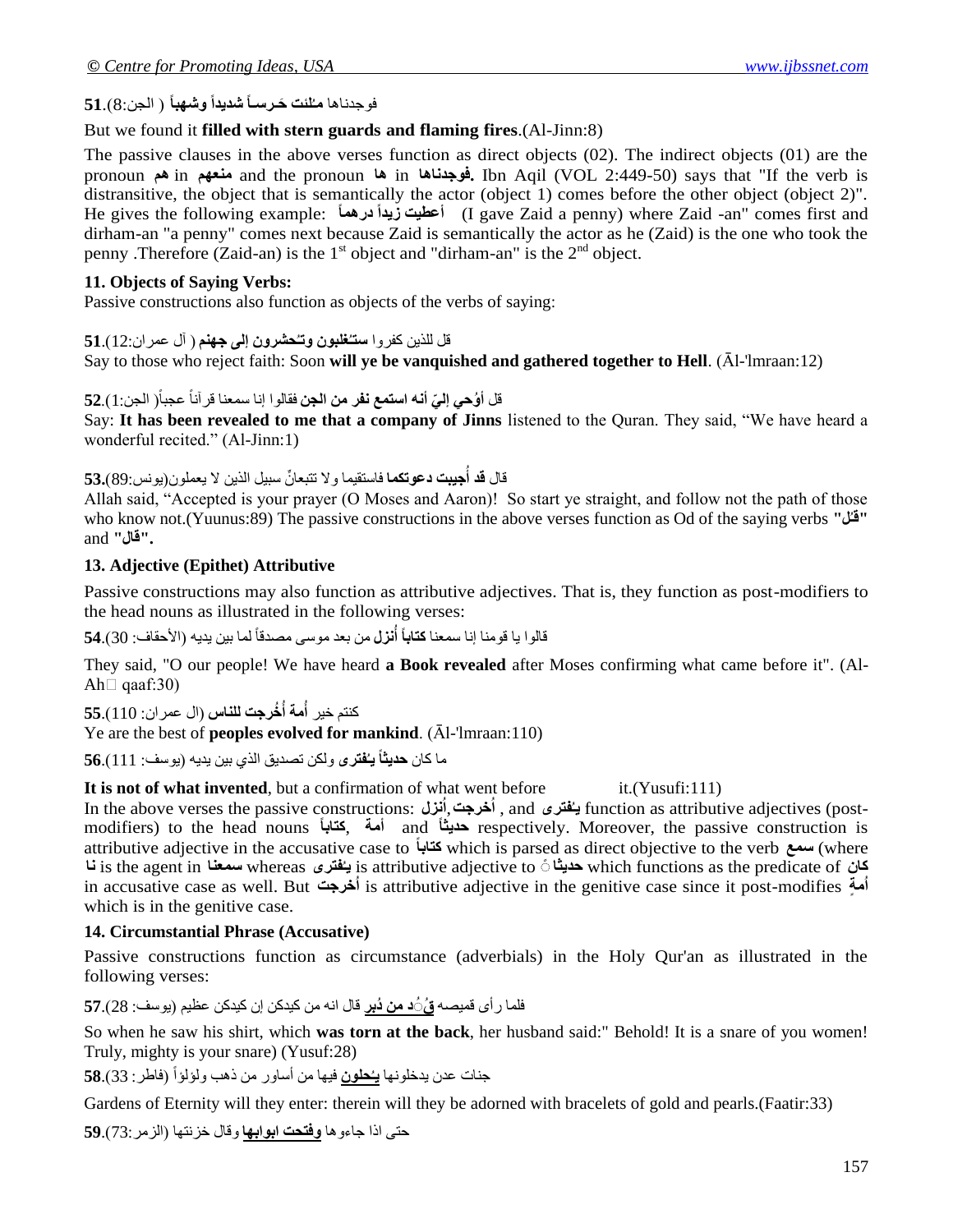Until behold, they arrive there; **Its gates will be opened** and its keeper will say.(Az-Zumar:73)The passive constructions in the above verses **ذُ ش ِٓ لـ ُ ُحٍْٛ , ُدثـ ُٙب** and **٠ـ فٙ١ب اثـٛأث فزحذٚ** all function as circumstances (adverbials) in the accusative case as well.

#### **Part 3**

#### **Semantic Functions**

The active or passive turn is used according as our viewpoint is shifted from one primary to another in the sentence. Active and passive sentences mean essentially the same, yet they are not exactly synonymous. It is therefore redundant for a language to have both turns .As a rule, the person or thing that is the centre of interest at the moment is made the subject (or the theme ) of the sentence , and therefore the verb must in some cases be put in the active , in others in the passive . Most grammar books, if not all, contain lists of functions of passive. The corpus (The Holy Qur'an) revealed that in the vast majority of cases the choice of passive turn is due one of the following : (i) goal prominence, (ii) agent prominence, (iii) constructing agentless (short) sentence i.e concealing the agent , (iv) elaboration on the agent ,(v) retaining the same grammatical subject in successive sentences , (vi) more suitable in complex sentences , and (vii) producing suspense . See (Jespersen (1933) and (1951) , Thompson (1960) , Palmer (1965) , Halliday (1967) , Corray (1967) , Huddleston (1971 and ( 1984), Quirk et . al (1972) and (1985) Leech and Svartvik (1975) , Allen (1983) , Celce - Murcia et.al. (1983) Van Ek (1984) Palmer (1987).

Generally speaking, passive sentences in Arabic are basically used when the agent participant (actor) of the action is unknown, or when the writers/speaker intentionally chooses not to name the agent. Consequently great emphasis is placed on the action and the goal (or the patient). See Al- Ashmoni (1955) , Ibn Ya'sh, Ibn Agil (1972) , Hasan (1975) , Ibn Hisham (1979) , Ibn Usfour ( 1980) , Al- Samarra'i (1989) A- Mallah (1988) Khalil (1989) , Maghalseh (2007) among others . In the Holy Qur'an, the agent is omitted and the passive is used for one of the following reasons: (i) unknown agent, (ii) explicit agent, (iii) implicit agent, (iv) interest in goal / action , (v) concealment of the identify of the agent , and (vi) suspense , among others:

**1.** Passive constructions are used for brevity and conciseness through the ellipsis of the agent participant (actor) . وَإِنْ عَاقَبْتُمْ فَعَاقِبُواْ **بِمِثْلِ مَا عُوقِبْتُ**م بِهِ ۖ (النحل: 126)(1 ْ ِ

And if ye punish, let your punishment be appropriate to the wrong **that has been done you.** (Al- Nahl:126) **وَقِيلَ** يَا أَرْضُ ابْلَعِي مَاءَكِ وَيَا سَمَاء أَقْلِعِي **وَغِيضَ** الْمَاء **وَقُضِيَ** الأَمْرُ وَاسْتَوَتْ عَلَى الْجُودِيِّ **وَقِيلَ بُ**حْدًا لِّلْقَوْمِ الظَّالِمِين (هود:44)(2 َ ْ ْ ْ

Then the word **went forth**: "O earth! Swallow up thy water, and O sky: withhold (thy rain)!" And **the water abated,** and the matter **was ended**. The Ark rested on Mount Jūdi and the word went forth: Away with those who do wrong ( hūd:44)

The rhetorical advantage of passivization is achieved through brevity and conciseness because it intensively affects the recipient as the attention is focused on the process rather than the details. See Al- Siyuti : Al-Itgan fi **؟**ulum Al- Qur'an , Vol.3 page 170 .The sayer of the first past passive verb ) **ً١ل** (in verse (2) above is His Mighty Allah, whereas the sayer of the second past passive verb is either His Mighty Allah when he means cursing and evicting tyrants, or the Prophet Nūh when he means supplicating Allah to curse / evict tyrants . See Al- Razi: Mafatih Al- Ghaib Vol . 8 page 539. Moreover, all the passive verb forms are used to indicate the excellence and perfection of the system and symmetry used . See Ibn Al- Jawziyyah : Al Fawā?id Al- Mushawwiqa ?ilā **؟**ulūm Al- Qur'an page 264-65.

**2**. Passive is used when Allah instructs man about matters related to their dealings with one another as illustrated in the following verses:

وَإِذَا **حُيِّيتُم** بِتَحِيَّةٍ فَحَيُّواْ بِأَحْسَنَ مِنْهَا أَوْ رُدُّوهَا ۖ (النساء: 86) (3 ِ َ َ ِ ْ ِ

When a (courteous) greeting **is offered to you**, meet it with a greeting still more courteous, or (at least) of equal courtesy. (Al-Nisā' :86)

وَإِن **قِيلَ** لَكُمُ ارْجِعُوا فَارْجِعُوا (النور : 28) (4

If you **are asked** to go back, go back (Al- Nūr: 28)

**3**. Passive is also used to show Allah's orders / commands and directives or instructions**:**

يَا أَيُّهَا الَّذِينَ آمَنُو ل**ْ كُتِبَ** عَلَيْكُمُ الصِّيَامُ كَمَا كُتِبَ عَلَى الَّذِينَ مِن قَبْلِكُمْ لَعَلَّكُمْ تَتَّقُونَ (البقر ة :183) (**5** َّ َّ

O ye who believe ! Fasting **is prescribed** to you as it was prescribed to those before you, that you may (learn) self – restraint. Al- Baqara : 183)

يَا أَيُّهَا الَّذِينَ آمَنُوا إِذَا **نُودِي** لِلصَّلاةِ مِن يَوْمِ الْجُمُعَةِ فَاسْعَوْا إِلَى ذِكْرِ الَّلْهِ ( الجمعة : 9) ( 6 ِ َّ َ ِ ْ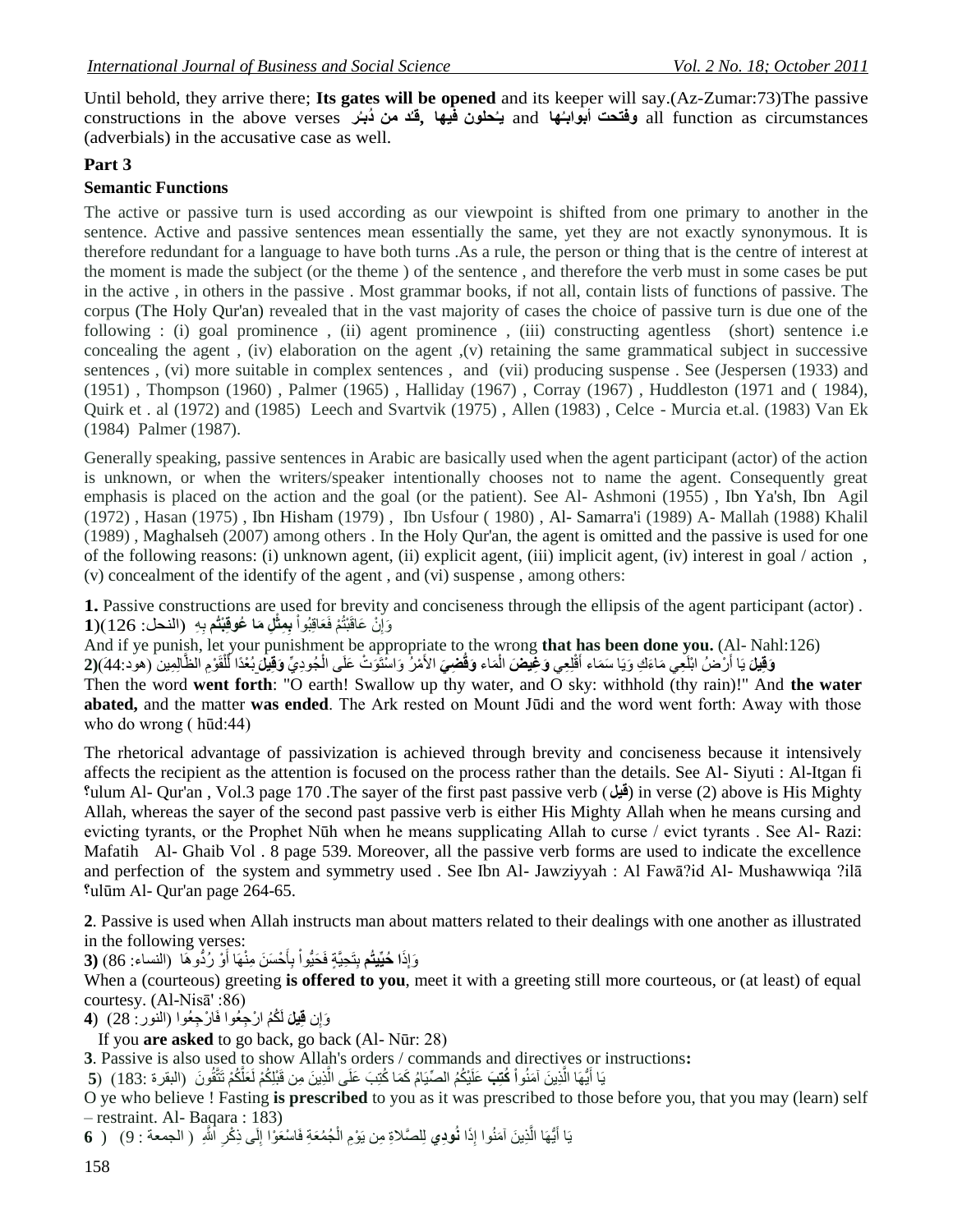O ye who believe ! When the call **is proclaimed** to prayer on Friday (The Day of Assembly), hasten earnestly to the remembrance of Allah. ( AL-Jumu؟a : **9)**

وَأَتِمُّواْ الْحَجَّ وَالْعُمْرَةَ بَثَّهِ **فَإِنْ أَحْصِرْتُمْ** فَمَا اسْتَيْسَرَ مِنَ الْهَدْيِ ( النقرة: 196 ) (**7** ْ ْ ْ َ **ُ ِز** ْ

And complete the Hajj or Umra in the service of Allah, but if ye **are prevented** (from completing it), send an offering for sacrifice. (Al- Baqara: 196)

**4.** Passivization is also used when the focus is on permission and *prohibition:*

االْيَوْم أُ**حِْلَ**َ لَكُمُ الطَّيِّبَاتُ وَطَعَامُ الَّذِينَ أُوتُواْ الْكِتَابَ حِلٍّ لَّكُمْ ۖ (المائدة: 5) (8 ْ ْ ْ ا<br>أ َّ

This day **are** (all) things **good and pure made lawful** unto you. The food of the people of the book is lawful unto you. (Al- Ma?ida : 5)

أُ**حِلَ**ّ لَكُمْ لَيْلَةَ الصِّيَامِ الرَّفَثُّ إِلَى نِسَائِكُمْ (البقرة: 187) (9 ِ

**Permitted** to you on the night of the fasts, is the approach to your wives. (Al-Baqara: 187)

هُرِّمَتْ عَلَيْكُمُ الْمَيْتَةُ وَالدَّمُ وَلَحْمُ الْخِنزِيرِ وَمَا أُهِلَّ لِغَيْرِ اللَّهِ بِهِ وَالْمُنْخَنِّقَةُ وَالْمَوْقُوذَةُ وَالْمُتَرَدِّيَةُ وَالشَّلِيحَةُ وَالشَّالِيلَ مِنْ وَالْمُنْخَذِقَةُ وَالْمُتَرَدِّي َ ْ ْ ْ **∫** ْ ْ

**Forbidden t**o you (for food) are: dead meat, blood, the flesh of swine, and that on which hath been invoked the name of other than Allah, that which hath been killed by strangling or by a violent blow, or by headlong fall. (Al-ma?ida :3)

**حُرِّمَتْ** عَلَيْكُمْ أُمَّهَاتُكُمْ وَبَذَاتُكُمْ وَأَخَوَاتُكُمْ وَعَمَّاتُكُمْ وَخَالاتُكُمْ (النساء: 23) (**11** َ اُ

**Prohibited** to you (for marriage) are: your mother's, daughters, sisters; father's sisters, mothers sister ;( Al- Nisā? : 23)

5. When indicating humbleness, as Prophet Yusuf did when he interpreted the dream to his colleagues in prison: **قُضِّي** الأَمْرُ الَّذِي فِيهِ تَسْتَفْتِيَانِ ۖ (يوسف: 41) .a. (41 َّ

(So) **hath been decreed** that matter whereof ye twain do enquire. (Yusuf: 41)

and he did not say

**12**)  $\boldsymbol{\mathrm{b}}$ . فَضيت لكم الأَمْرُ الَّذِي فِيهِ تَسْتَفْتِيَانِ َّ

I **decreed** that matter whereof ye twain do enquire

politely and humbly

6. Verification and confirmation:

**وَقُضِيَ** الأَمْرُ وَإِلَى اللَّهِ **تُرْجَعُ** الأُمُورُ ۚ ( البقرة : 210) (**13 ُ** ِ

And the question **is** (**thus**) **settled**? But to Allah Do all questions **go back** (for decision). (AL-Baqara: 210) The past passive verb form "**عُٟل** "is used to show verification and confirmation. This is to say, this verb indicates what this verse includes will occur for sure. See Al- Shawkani: Fath Al- Oadir Vol. 1 page 313. 7. The passive is also used to glorify or dignity the agent participant, in this case His Al- might Allah:

**ثَتِلَ** الْخَرَّاصُونَ (الذاريات: 10) a. (10 ْ

**Cursed be** the conjecturers. (Al- Zāriyāt :10)

instead of saying **لزً** هللا اٌخشاصْٛ .b Allah **cursed** the conjecturers. **وَجِيءَ** يَوْمَئِذٍ بِجِّهَنَّمَ ( الفجر : 23) . a (**15**) And Hell, that Day, **is brought** (face to face) . (Al- Fajr:23) instead of saying **b.** و**جاء** الله يومئذِ بجهنم And Allah that Day **brought** Hell. (face to face).

8. Explicit Agent: The passive is used when the agent (His Al- might Allah) is already known and there is no need to mention Him. That is to say, the agent can be easily recovered from the linguistic / situational context:

**كُلِق**َ الإِنسَانُ مِنْ عَجَلٍ ۖ (الأنبياء: 37)  $\,$  **16**)

Man **is a creature of haste** (Al- Anbiya'? : 37)

**مُخْلِقَ** الإِنسَانُ ضَعِيفًاً (النساء :28) (**17** 

For man **was created** weak (in resolution) (Al-Nisā? : 28)

The rhetorical advantage of the passive verb in (16) is verification / confirmation, whereas it is ratification / approval in (17). The agent does not exist in these two verses, and the action (process) is concentrated on. See Ibn Jinny: Al -Muhtasib Vol . 1 page 66.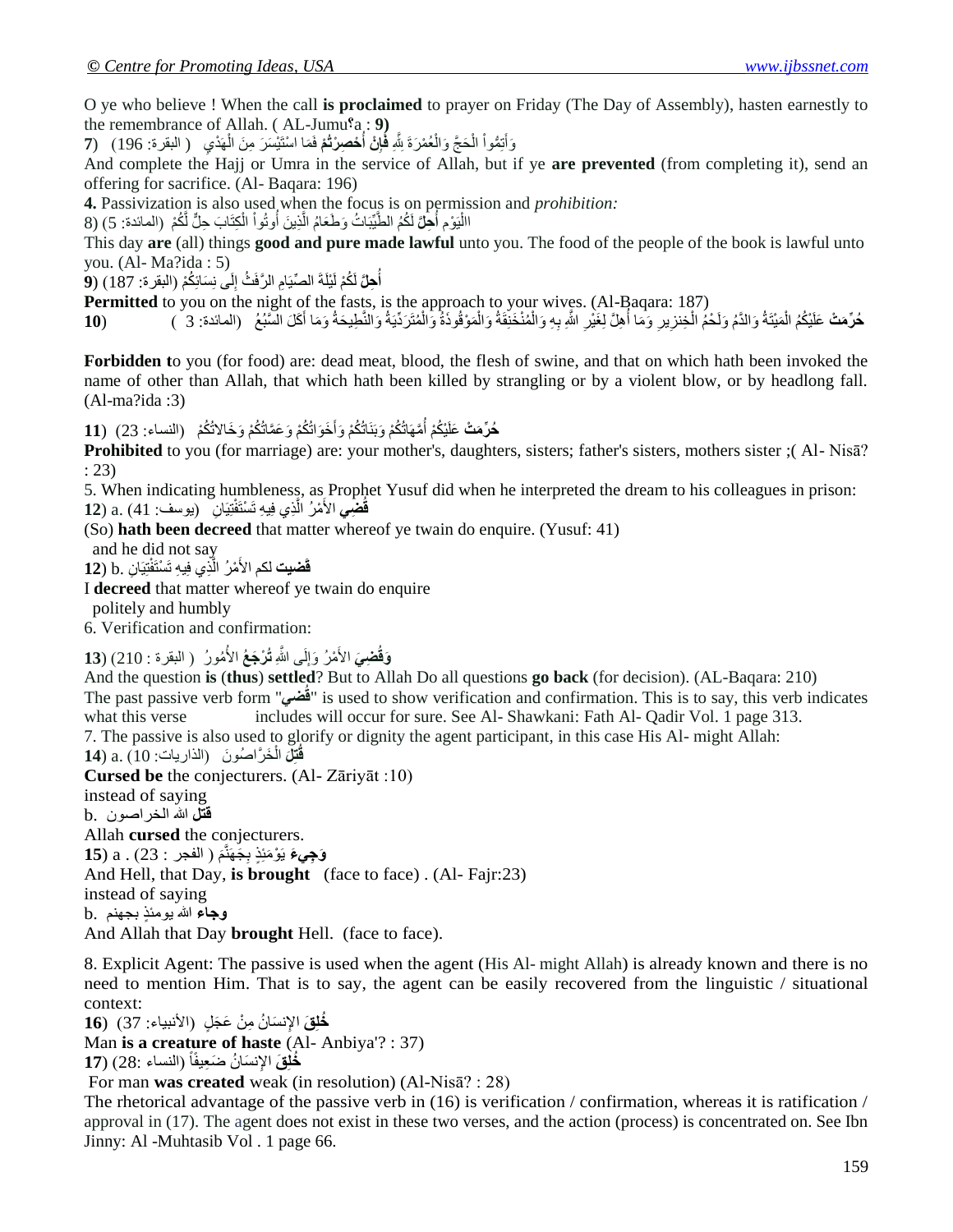"If the verb is passivized, this is not because the agent is implicit, but to know that the process actually takes place". See Al- Zarkashi : Al- Burhan Vol. 3 page 144 In the following verse:

فَإِذَا **نُفِخَ** فِي الصُّورِ نَفْخَةٌ وَاحِدَةٌ , ۖ وَ**حُمِّلَتُ** الأَرْضُ وَالْجِبَالُ **فَذُمَّ**نَا دَكَّةً وَاحِدَةً ۚ (الحاقة: 13-14) ۚ (18 ْ ׀וּ

Then , when one blast **is sounded** on the Trumpet , and the earth **is moved** and its mountains **,** and they **are crushed** at one stroke . (Al- Hāqqa :13-14)

#### وَإِذَا **قُرِيَ** الْقُرْآنُ فَاسْتَمِعُواْ لَهُ وَأَنصِتُواْ لَعَلَّكُمْ تُرْحَمُونَ (الأعراف: 204) (**19** ِ َّ ٌَ ْ َ ْ

When the Qur'an **is read**, listen to it with attention, and hold your peace: that ye may receive Mercy . (Al-A<sup>e</sup>raf: 204 )The passive verbs are used to concentrate on the process, but not on the agent .

9. The passive is used to create suspense in the Holy Qur'an, particularly in story telling .See Al- Samarra'i (1980:96-7)

وَنُفِخَ فِي الصُّورِ فَصَعِقَ مَن فِي السَّمَاوَاتِ وَمَن فِي الأَرْضِ إِلا مَن شَاءَ اللَّهُ ثُمَّ **ثُفِخَ** فِيهِ أُخْرَى فَإِذَا هُم قِيَامٌ يَنظُرُونَ (20<br>وَنُفِخَ فِي الصُّورِ الصُّدِيعِ السَّمَاوَاتِ وَمَ ر<br>: ار<br>ءِ أ \*وَأَشْرَقَتِ الإِزْمَـٰنُ بِنُورٍ رَبِّهَا وَوُضِعَ الْكِتَابُ وَجِيءَ بِالنَّبِيِّينَ وَالشُّهَدَاءِ وَقُضِيَ بُيْنَهُم بِالْحَقِّ وَهُمْ لا يُطْلَمُونَ \*وَوَفَهَيْتْ كُلُّ نَفْسٍ مَّا **∶** ْ ْ **∶** ِ ِ ْ عَمِلَتْ وَهُوَ أَعْلَمُ بِمَا يَفْعَلُونَ \*وَسِيقَ(1) الَّذِينَ كَفَرُوا إِلَى جَهَنَّمَ زُمَرًا حَتَّى إِذَا جَاؤُوهَا فُتِحَتْ( ¸2) أَبْوَابُهَا وَقَالَ لَهُمْ خَزَنَتُهَا أَلَمْ َ ِّ َ َ ِ ِ َّ يَأْتِكُمْ رُسُلٌ مِّنكُمْ يَتْْلُونَ عَلَيْكُمْ آيَاتٍ رَبَّكُمْ وَيُنذِرُ ونَكُمْ لِقَاءَ يَوْمِكُمْ هَذَا قَالُوا بَلَيَ وَلَكِنْ حَقَّتْ كَلِمَةُ الْعَذَابِ عَلَى الْكَافِرِينَ \*قِيلَ ْ ْ ْ ادْخُلُوا أَبْوَابَ جَهَنَّمَ خَالِدِينَ فِيهَا فَبِئْسٍ مَثْوَى الْمُتَكَبِّرِينَ\*وَسِيقَۚ ( 1) الَّذِينَ اتَّقَوْا رَبَّهُمْ إِلَى الْجَذَّةِ زُمَرًا حَتَّى إِذَا جَاؤُو هَا ْ ْ **∶** َ َ ِ ْ  $\frac{1}{2}$ َّ وَ**فُتِحَت**(2) أَبْوَابُهَا وَقَالَ لَهُمَّ خَزَنَتُهَا سَلاَمٌ عَلَيْكُمْ طِبْتُمْ فَادْخُلُوهَا خَالِدِينَ (الزمر :68-73) ُ

The Trumpet **will (just )be sounded** , when all that are in the heavens and on earth will swoon , except such as it will please Allah (to exempt ). Then **will** a second one **be sounded** when , behold, they will be standing and looking on ! And the earth will shine with the light of its lord: the record (of Deeds ) **will be** *placed ( open ); the prophets and the witnesses will be brought forward ; and a just decision pronounced between them; and they will not be wronged ( in the least ) . And to every soul will be paid in full ( the fruit) of its deeds; and (Allah) knowth best all that they do* .The unbelievers **will be led** to Hell in groups: until, when they arrive there, its gates **will be opened** . And its keepers will say,did not messengers come to you from among yourselves, rehearsing to you the signs of your Lord, and warning you of the Meeting of this Day of yours?

The answer will be:"true: but the decree of chastisement **has been proved true** against the unbelievers!" (To them) **will be said** : "Enter ye the gates of Hell , to dwell therein : And evil is (this) abode of the arrogant !" And those who feared their Lord **will be led** to the Gardens in groups : until behold , they arrive there ; its gates **will be opened** and its keepers will say : "Please be upon you! Well have you done! Enter ye here, to dwell therein."(Al- Zumar : 68-73)

10. Linguistic context and versification.

Both active and passive forms are frequently used in the Quranic discourse, both in its linguistic context and versification.

**وَطْبِعَ** عَلَى قُلُوبِهِمْ فَهُمْ لاَ يَفْقَهُونَ ( النوبة :87) (21 Their hearts **are sealed** and so they understand not (Al- Tawba : 87)

**وَطَبَعَ** اللَّهُ عَلَى قُلُوبِهِمْ فَهُمْ لاَ يَعْلَمُونَ (النوبة: 93) (**22** 

Allah **hath sealed** their hearts so they know not (Al- Tawba : 93)

The verb " **جع ُغ** " in (21) is passivized to harmonize with the verb " **ضئ أ** " in the previous verse : **ُ**

\_\_\_\_\_\_\_\_\_\_\_

<sup>1+2</sup> To know the differences between them see AL-Razi: Mafatih Al- Ghaib Vol . 3 page 48.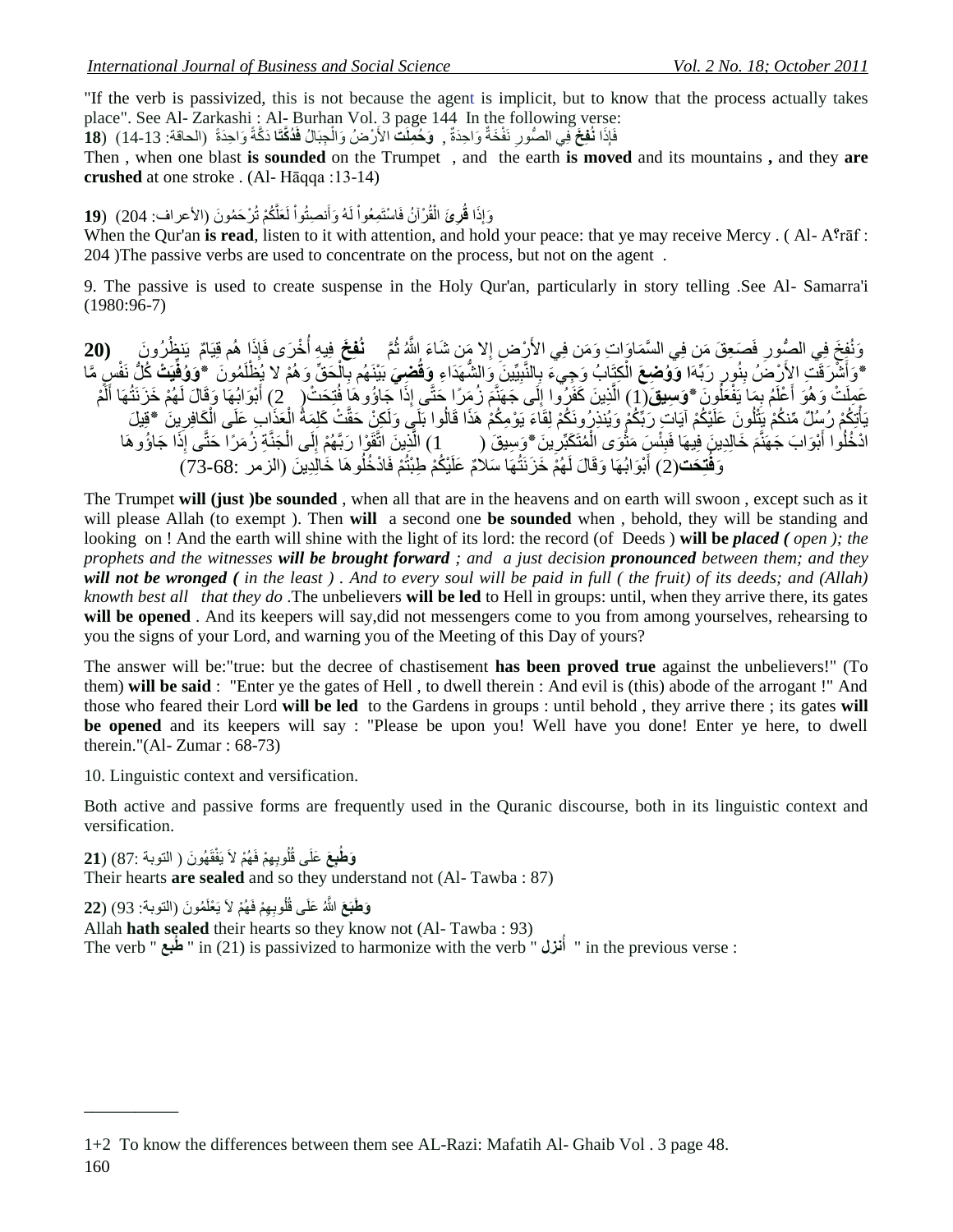وَإِذَا أُفُرْلَتْ سُورَةٌ أَنْ آمِنُواْ بِاللَّهِ وَجَاهِدُواْ مَعَ رَسُولِهِ اسْتَأْذَنَكَ أُوْلُواْ الطَّوْلِ مِنْهُمْ وَقَالُواْ ذَرْنَا نَكُن مَّعَ الْقَاعِدِينَ (النوبة :86) ٪ ( 23 ِ ْ ْ ْ ا<br>المناصب<br>المناصب ْ ْ ِ ْ َ

When a sure **comes down** , enjoying them to believe in Allah and to strive and fight a long with His Messenger , those with wealth and influence among them ask thee for exemption , and say : "Leave us (behind ) :we would be with those who sit ( at home ). ( Al-Tawba : 86).

: in the same yerse "ويضوا" and "يعبتانموك" in (22) is activized to harmonize with the verbs "ي هابع " and إنما السَّبِيلُ عَلَى الَّذِين َ **يَسْتَأْذِنُونَكَ** وَهُمْ أَغْنِيَاء رَ**ضُواْ** بِأَن يَكُونُواْ مَعَ الْخَوَالِفِ **وَطَبَع** اللَّهُ عَلَى قُلُوبِهِمْ فَهُمْ لاَ يَعْلَمُون (التوبة:93) مستقط (24 َّ ْ ْ

The ground (of complaint) is only against such as claim exemption while they are rich: they **prefer** to stay with the (woman) who remain behind : All **hath sealed** their hearts so they know not . (Al- Tawba :93)

See Al-Iskafi : Durar Al-Tanzil page 719 , and Al- Zarkashi : Al –Burhan fi **؟**ulum Al-Qur'an Vol .3 page 145 . Moreover, the active form " **لَ ثع لَغ** ", when ascribed to Allah , indicates that it is stronger and becomes deep-rooted in the heart more than the passive form " **جع لَغ** ". See Al-Samara'i: Blaghat Al-Kalima fi Al- Ta**؟**bir Al – Qur'ani page 84 .

**11.** Degradation / humiliation of the agent participant:

 $\bf 25)$  .(212: أَلْفَنْهَا الدُّنْيَا ( البقرة :212). (25 ْ ْ

The life of this world **is alluring** to those who reject faith. (Al-Baqara: 212)

ُ قَالَتْ مَا جَزَاء مَنْ أَرَادَ بِأَهْلِكَ سُوءًا إِلاَّ أَ**ن يُسُلَّجَنَ** أَوْ عَذَابٌ أَلِيمٌ ( يوسف : 25 ) ( **26** َ ِ َ َ

She said:" What is the (fitting) punishment for one who formed an evil design against thy wife, **but prison** or a grievous chastisement? (Yusuf: 25)

The passive verb form " **ٓ٠صُ** " is used to degrade satan because he is the only one who adorns or decorates the bad deeds . The active verb "أَبِنا لهم سوء أعصالهم" (we have decorated their bad deeds for them) does not occur in the holy Qur'an absolutely. The verb "**ٓغمُ٠** " is passivized to humiliate Prophet Yusuf by Zulaykha, the wife of Al-Aziz .

**12**. The passive is used when the agent /doer of the action is unknown or unspecified: قَالَ هِيَ رَاوَدَتْنِي عَن نَّفْسِِي وَشَهِدَ شَاهِدٌ مِّنْ أَهْلِهَا إن كَانَ قَمِيصُهُ قُدَّ مِن قُبُلٍ فَصَدَقَتْ وَهُوَ مِنَ الْكَاذِبِينَ\*وَإِنْ كَانَ قَمِيصُهُ قُدَّ مِن قُبُلٍ مَصَدَقَتْ وَهُوَ رَبِي الْكَاذِبِينَ\* َ **ُ** ِ ْ ِِٓ اٌ َّصب ِدلٓ١ِ ١ِّ َصُٗ َٜ لَ َّّب َسأ فٍَ **َّرذ** َ ِ **ل** َّْ َوَ١ْذ ُو َّٓ َع ِظُ١ **ُ** َُِّٗٔ ِِٓ َوِ١ْذ ُو َّٓ ا ٍش لَب َي ا ِِٓ ُدثُ )ٛ٠عف : 28-26(

He said: "It was she that sought to seduce me – from my( true ) self ". And one of her household saw (this) and bore witness, thus: "If it be that his shirt **is torn** from the front, then is her tale true, and he is a liar! But if it be that his shirt **is torn** from the back, then is she the liar, and he is telling the truth! 'So when he saw his shirt, that it **was torn** at the back, - her husband said : " Behold ! It is a snare of you women! Truly, mighty is your sname! (Yusuf : 26-28).

The verb " **لذَ ُل** " is passivized because the spectators who were absent from the scene do not know who tore Yusuf's shirt .Is it Zulaikha who was in defense or is it Zulaikha who embarked boldly upon Yusuf ? وَإِذَا **بُشِّرَ** أَحَدُهُمْ بِالأُنثَى ظُلَّ وَجْهُهُ مُسْوَدًّا وَهُوَ كَظِيمٌ ( النحل: 58) (28 ِ َ

**∶** When news **is brought** to one of them, of (the birth of) a female (child), his face darkens, and he is filled with inward grief (Al- Nahl: 58)

وَلَقَدْ **كُذَّبَتْ** رُسُلٌ مِّن قَبْلِكَ فَصَبَرُواْ عَلَى مَا **كُذّْبُواْ وَأُوذُواْ** حَتَّى أَتَاهُمْ نَصْرُنَا (الأنعام: 34) (**29 ِّب** ْ **ِّب**

**Rejected were** the Messengers before thee: with patience and constancy they bore their **rejection and their persecution** until our aid did reach them. (Al-An<sup>o</sup>s<sup>34</sup>)

It is not important for the spectators to know who brought them the good news . The most important is the action itself.

**13.** Assonance, intervals, and parallelism between sentences and succession of verb forms: وإذا الشمس **كُورت**  ¤ وإذا النجوم انكدرت ¤ وإذا الحببل **سُبيرت** ¤ وإذا العشار **عُطلت** ¤ وإذا(30 الوحوش **حُشرت**  ¤ وإذا البحار **سُجرت** ¤ وإذا إلنفوس **زُوجت** ¤ وإذا الموءودة مُنشلت ¤ بأي ذنب قُتلت ¤ وإذا الصحف **نُشــرت** ¤ وإذا الُسماء **كُشطــت** ¤ وإذا الححيم مُنعــــرتّ¤ وإذا الحِنة أَ**زنفت**¤علمت نفس ما أحضرت . (التكوير :1-14)

When the sun (with its spacious light) **is folded up**; when the stars fall losing their luster; when the mountains **vanish** (like a mirage ) ; when the she -camels , ten months with young, are **left untended** ;when the wild beasts **are herded together** (in human habitations ) ; when the oceans **boil over with a swell** ; when the souls are sorted out (being joined , like with like ); when the female (infant ), buried alive **,**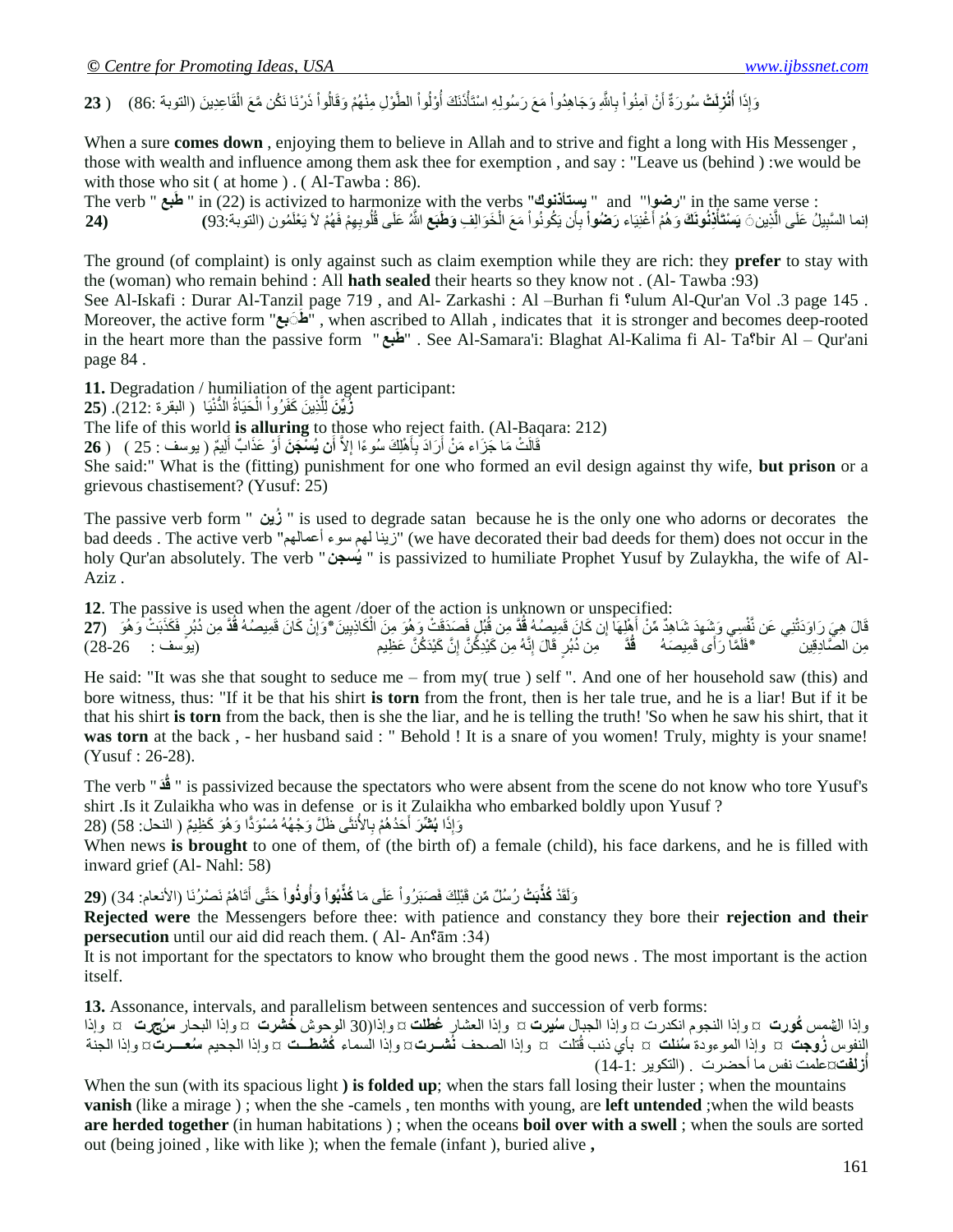**is questioned** for what crime she was killed ; when the scrolls art laid open ; when the **sky is unveiled** ; when the Blazing Fire **is kindled** to fierce heat ; and when the Garden **is brought** near, then shall each soul know what it has put forward (Al- Takwīr : 1-14) The passive verbs are all assonant and parallelised. Moreover, the intervals between them suit the verses in which these verbs are used.

**14**. In the Holy Qur'an Al- mighty Allah ascribes good deeds to Himself, and therefore active constructions are used and the agent is overt, whereas the bad deeds are ascribed to others and passive constructions are used and the agent is covert:

وَأَنَّا لا نَدْرِي أَشَرٌّ أُرِيدَ بِمَن فِي الأَرْضِ أَمْ أَرَادَ بِهِمْ رَبُّهُمْ رَشَداً (ا**لجن:10**) .(31 َ َ َ **َل** ً

And we understand not whether ill **is intended** to those on earth , or whether their Lord (really ) **intends** to guide them to right conduct  $(Al - Jim : 10)$ 

وَنَضَعُ الْمَوَازِينَ الْقِسْطَ لِيَوْمِ الْقِيَامَةِ فَلا **تُظْلَمُ** نَفْسٌ شَيْئٌ (الأنبياء :47) .(**32** ْ ْ ْ ْ

We shall set up scales of justice for the Day of Judgment, so that not a soul **will be dealt with unjustly** in the least (Al- Anbiyā? :47)

However, sometimes the good deeds are used with passive , but in this case the active verb from is previously mentioned :

**يُوْْتِي** الْحِكْمَةَ مَن يَشَاء وَمَ**نْ يُوْْتَ** الْحِكْمَةَ فَقَدْ أُ**وتِيَ** خَيْرًا كَثِيرًا ( البقرة :269) (33 ْ

**He grandth wisdom** to whom he pleaseth ; and he to whom wisdom **is granted** receiveth indeed a benefit overflowing . (Al- Baqara : 269)

me passive verb forms" ليؤت " and " أوتي " are preceded by the active verb from " ليؤت ". Allah ascribes the good deeds "granting wisdom" to Himself first, and then passive verb form "is granted" is used in a general sense.

**15**. Coloring the Quranic discourse.

Both active and passive verb forms are frequently used in the Quranic discourse but each form is used in its linguistic context. Consider the following verses:

وَإِذْ **قُلْنَ**ا ادْخُلُواْ هَذِهِ الْقَرْيَةَ فَكُلُواْ مِنْهَا حَيْثُ شِئْتُمْ رَغَدًا ۚ ( البقرة :58) (**34 ُ** ْ ْ ْ

And remember **we said** :"Enter this town , and eat of the plenty therein as ye wish (Al- Baqara :58) وَّإِذْ **قِيلَ** لَهُمُ اسْكُنُواْ هَذِهِ الْقَرْيَةَ وَكُلُواْ مِنْهَا حَيْثُ شِئْتُمْ (الأعراف :161 ) (**35** ْ ْ ا<br>ا

And remember **it was said** to them: Dwell in this town and eat therein as ye wish. (Al- A؟rāf : 161)

The past passive verb form ( $\tilde{\mathbf{a}}$ ) is used in (35) because it is preceded by the past active form ( $\tilde{\mathbf{a}}$ ) in (34) in which the agent is explicit .Al- Razi (Mafutih Al- Ghayb Vol.2 92) ascribes this variety in the first context (34) to two reasons: disambiguity and the previous linguistic context, i.e, mentioning the blessings or the special favour His Almighty Allah bestowed upon Children of Israel:

يَا بَنِي إِسْرَ ائِيلَ ا**ذْكُرُواْ** نِعْمَتِيَ الَّتِي أَنْعَمْتُ عَلَيْكُمْ وَأَنِّي فَضَّلْتُكُمْ عَلَى الْعَالَمِين ۞(البقرة: 47) (**36** ِ ْ ْ َ َ َّ

O children of Israel! **Call to** mind the special favour which I bestowed upon you, and that I preferred you to all others. (Al- Baqara : 47)

and this context suits active verb form with the overt agent , His Almighty Allah.

In the second context (35) the ambiguity is eliminated as the agent is stated previously in (34) and this suits the passive verb form . See Al- Naisaburi : Ghra'ib Al- Qur'an Vol .1 page 324 and Abu Hayyan : Al- Bahr Al- Muhit Vol .1 page 346.

**16.** Sometimes passive verb forms are used before the active forms .This refers to the fact that Arabs prefer the most important for them is what is mentioned first. See Sibawayh : Al- Kitāb Vol.1 page 15 and Al- Iskafi : Durat Al- Tanzil page 1316 .Consider the following verses :

**ب ُا (37 َلُ٠ٚطَل** ِس٠ َشا َٛا َ ْوَٛا ٍة َوبَٔ ْذ لَ آَ١ِٔ ٍخ ِِّٓ فِ َّض ٍخ َٚأ ِ ُِٙ ث َعٍ )اإلٔغب:ْ 15( َ ١ْ

And amongst them **will be passed round** vessels of silver and goblets of crystal (Al- Insān: 15)

**َلَ٠ٚلطُٛ ُا** ()اإلٔغب:ْ 19( ( **38** ُٛ ًسا ًئا َِّٕث ُ ْئٌ ُ ٠ْزَُٙ ُْ َح ِغْجزَُٙ ُْ ٌ َ َرا َسأ ِ ُذٚ َْ ا َّ َذا ٌْ ُِّ َخٍ ْ ٌ ِ ٚ ُِْٙ َعٍَ ١ْ

And round about them **will serve** youths of perpetual (freshness).(Al-Insān: 19)

In (37) passive verb from is used because the most important for the audience is the description of what is roamed with , whereas the description of the roamers is the most important in  $(38)$  where active verb from is used.

**17**. Passive verbs forms are used in the Holy Qur'an to show mockery / irony / sarcasm.

**39)**ًْ َ٘ ُْ ُُٙ ْع َّبٌ َ ِطَ ْذ أ ٌَِٚمَبء ا٢ ِخ َشِح َحج آَ٠برَِٕب ِ ث ْ ثُٛا ِز٠ َٓ َوزَّ َّ **ُ٠ ْم** ٛ َْ **َلض ْٚ َلْ** َٚاٌ ُ َ٠ ْعٍَّ ْ َِب َوبُٛٔا ِالَّ ا )االعشاف: 147(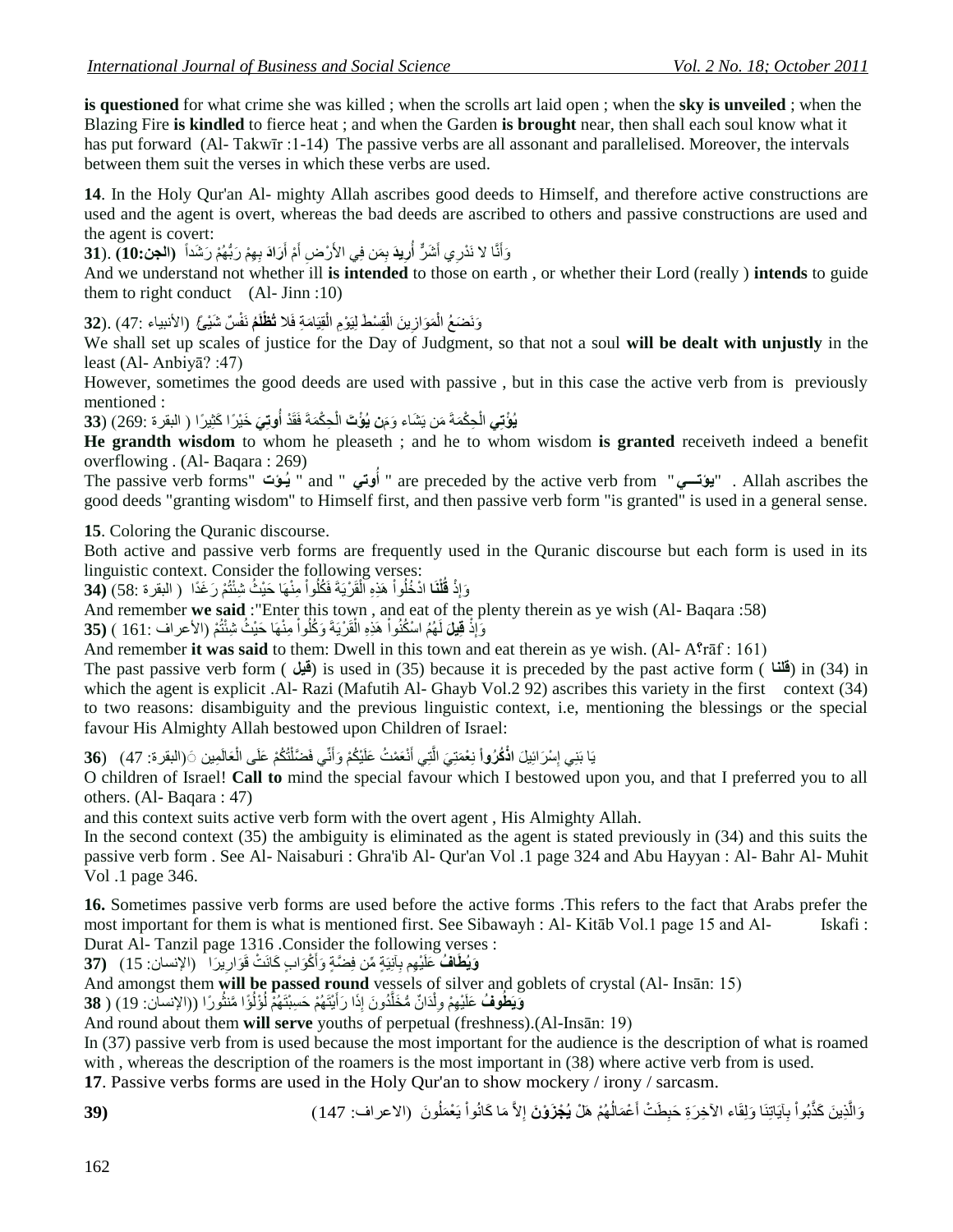Those who reject Our Signs and the Meeting in the Hereafter, vain are their deeds: Can they except **to be rewarded** except as they have wrought? (Al-A<sup>s</sup>raf : 147). إِنَّا أَعْتَدْنَا لِلظَّالِمِينَ نَار أَ أَحَاطَ بِهِمْ سُرَادِقُهَا وَإِن يَسْتَغِيثُوا **يُغَاثُو**ا بِمَاء كَالْمُهْلِ يَشْوِي الْوُجُوهَ الكَهف ( 29) مستخدم مستخدم مستخدم مستخدم مستخدم َ ً َ ْ ْ

If they (the wrong – doers) implore relief they **will be granted** water like melted brass that will scold their faces.  $(AI - \text{Kahf} : 29)$ 

Ordinarily, the passive verb forms **ْٚمضّ ُ٠**) be rewarded )in 39 and **اٛغبثُ٠**) be granted )in 40 are collocationally used with right – doers, but they are used with **الذين كذب**ــوا (those who reject Our Signs) in (39) and **ٓ١ٌّظبٌا**) tyrants ) in (38).

**18**. Thematization The choice of passive is a made of expression. That is "the notion of passive is fundamentally pragmatic" (Givon, 1990:566). Since every speech event takes place in a social context, the passive offers speakers a way of "information packaging" which allows prominence to fall on participants affected by the process rather than the actors (cf. Foly and Van Valin, 1985). Thus, the passive enables the speakers to place the actor and participant affected in the structure of information in "new" and "old" slot respectively (cf .Halliday, 1994). In this context , the passive construction is , like topiclaization ,a case of foregrounding which draws our attention to an element prominently placed ,namely ,the affected participant .(cf .Keenan ,1985:243). The passive is used when the attention of the reader / hearer is directed to the person / thing (done – to) affected by the action rather than the doer (agent) of the action i.e. proposing the done to to be the departure point.

**قِتَابٌ أُنْزِلَ إِلَيْكَ فَلاَ يَكُن فِي صَدْرِكَ حَرَجٌ مِّنْهُ لِلْتُنذِرَ بِهِ وَذِكْرَى لِلْمُؤْمِنِين (الأعراف: 2) (<b>41** ْ ِ

A Book revealed unto thee , so let thy heart be oppressed no more by any difficulty on that account , that with it thou mightiest warn ( the erring ) and a reminder to the Believers. (Al-  $A^r \bar{a}f$  : 2).

**َفَصِّلَتْ آَيَاتُهُ قُرْآنًا عَرَبِيًّا لِّقَوْمٍ يَعْلَمُونَ ( فصلت :3) (<b>42** ِّ ี้ ِ

**A Book , whereof the verses are explained** in details ; a Qur'an in Arabic , for people who understand . ( Fussilat :3).

يَا أَهْلَ الْكِتَابِ لِمَ تُحَاجُّونَ فِي إِبْرَاهِيمَ وَمَا أُنْزِلَتِ النَّوْرَاةُ وَالإِنْجِيلُ إلاَّ مِن بَعْدِهِ أَفَلاَ تَعْقِلُون (43 ِ ْ َ اُ ُ َ

( آل عمران :65)

Ye people of the Book! Why dispute ye about Abraham , **when the Torah and Gospel were not revealed** till after him ? Have ye no understanding? ( Al- Imrān :65).

هُذَالِكَ ا**بْتُلِيَ ا**لْمُؤْمِنُونَ **وَزُلْزِلُوا** زِلْزَالاً شَدِيدا( الاحزاب:11) (44 ْ ْ

In that situation **were believers tried**: They **were shaken** as by a tremendous shaking (Al- Ahzāb : 11) فَأَمَّا ثَمُونُ فَأَهْلِكُوا بِالطَّاغِيَة \* ِ وَأَمَّا عَادٌ فَأَهْلِكُوا بِرِيحٍ صَرْصَرٍ عَاتِيَةٍ ( الحاقة : 5-6) (45 **ُ َل ُ َل**

But the Thamūd**, they were destroyed** by a terrible storm of thunder and

lightning! And the Ad, **they were destroyed** by a furious wind, exceedingly violent. (Al- Hāqqa: 5-6)

**19***.* Passive is also used when the function is not to bring the doer (agent) into view, but to highlight the action (process) itself.

فَإِذَا **نُفِخَ** فِي الصُّورِ فَلا أَنسَابَ بَيْنَهُمْ يَوْمَئِذٍ وَلا يَتَسَاءَلُون (المؤمنون: 101 ) (**46** ُ َ

Then when the **Trumpet is blown,** there will be no relationship between them that day , nor will one ask after another (Al- Mo?minūn: 101).

**وَنُفِخ** فِي الصُّورِ فَصَعِقَ مَن فِي الُسَّمَاوَاتِ وَمَن فِي الأَرْضِ (الزمر : 68) (**47** 

**The Trumpet will( just) be sounded** when all that are in the heavens and on earth will swoon . ( Al-Zumar :68).

يَوْمَ **يُنفَخُ** فِي الصُّورِ فَتَأْتُونَ أَفْوَاجًا ( الُنبأ: 18) (**48** َ ْ

The Day that **the Trumpet shall be sounded**, and ye shall come forth in crowds. (Al – Naba? : 18)

The action / process of ( $\bf{i}$  ( $\bf{ii}$ ) and its terror and intensity is highlighted. It is not out of place to state what Al-Alousy says in his Rouh Al- Ma؟āni fi Tafsir Al-Qur'an Al- Athim page 266 "It is scientifically approved that the intensity of sound causes nervous tension and anger, and when it increases to reach more 200 decibel, the man will lose consciousness and die immediately.

**10**. Passive constructions are also used to depict the invisible / supernatural scenes of Garden and Fire in the Judgment Day. See Al- Zamakhshari : Al- Kashāf Vol . 2 page 470. وَاتَّقُواْ ا**لنَّارَ الَّتِي أُعِدَّتْ لِلْكَ**افِرِينَ ( آلٌ عمران : 131) (49 **ُ**

And fear the **Fire, which is prepared** for those who reject Faith. (Al- Imrān :131) .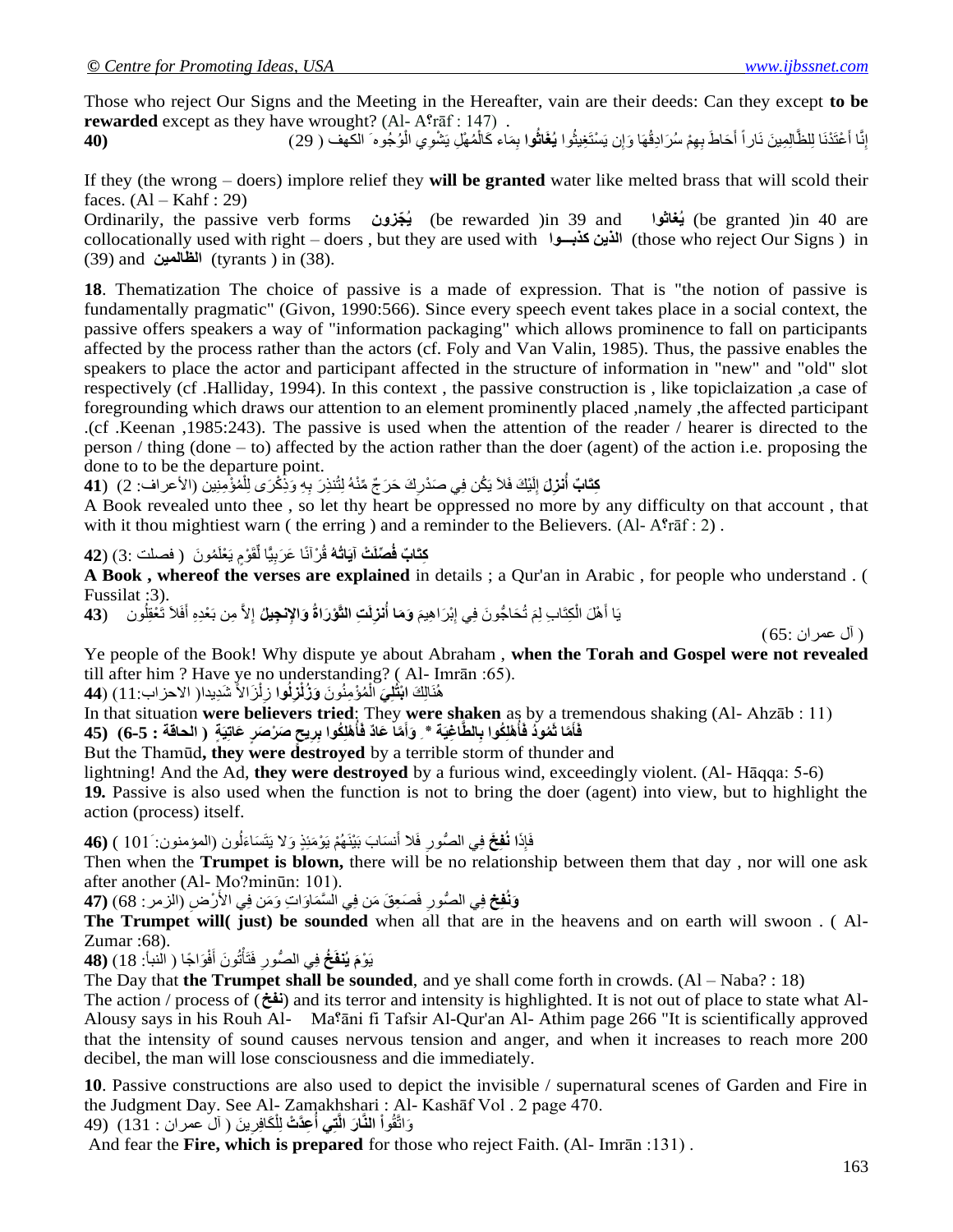ْس ُض **(50** َٚا ُد َٚاألَ َ َّب َُٙب اٌ ّغـــــ ٍخ َع ْشضــ ُىُْ َٚ َخــــَّٕ ٌَٝ َِْغفِ َشٍح ِِّٓ َّسثِّ ا ُٛا ِسعــ **أ** ــــمٓ١ِ **ُعــــــــــِز َّرذ ْد** َٚ َعب ُّزَّ ٌٍِ ) آي عّشاْ : 133( ْ ِ ْ

 **لَ** Be quick in the race for forgiveness from your Lord and **for a Garden** whose width is that (of the whole) of the heavens and of the earth **prepared for the righteous**. (Al- Imrān: 133)

The passive verb form (مثالي is used when His Al- mighty Allah talks about آلشال (Garden) and الشال (Hell) with their general names . The active verb form (أعد) is used when Allah uses other names of (ألجنة) and ( **بسٌٕا** (or their properties or their signs / meanings or indications .See Musa : Al- I؟jāz Al- Balaghi fi Istixdām Al- Fi؟l Al- Mabni lil – Majhūl.

إِنَّ اللَّهَ لَعَنَ الْْكَافِرِينَ **وَأَعَدَّ لَهُمْ سَعِيرًا (** الاحزاب :64) **(51** ْ ِ **َل**

Verily Allah has cursed the unbelievers and **prepared for them a Blazing Fire** (Al- Aћzāb :64).

وَ غَضِبَ اللَّهُ عَلَّيْهِمْ وَلَعَنَهُمْ وَأَ**عَدَّ لَهُمْ جَهَنَّمَ** وَسَاءَتْ مَصِيرًا (الفتح :6)(23 **َل**

The Wrath of Allah is on them: He has cursed them **and got Hell ready for them**, and evil is it for a destination . (Al- Fath : 6)

**جَنَّاتُ عَدْنٍ يَذْخُلُونَـهَا** تَجْرِي مِن تَحْتِهَا الأَنْهَارُ ( ا**لنحل : 31) (53** 

**Gardens of Eternity which they will enter** : beneath them flow(pleasant) rivers **. ( Al- Nahl : 31) .**  وَأَخَّلُواْ قَوْمَهُمْ **دَارَ الْبُوَارِ** (ابر اهيم : 28) (**54 َل**

**And caused their people to descend to the House of Prediction** (Ibrāhīm: 28).

**َلش (55 ْصٍِز١ ِزٗ َلعمَل َلعأ )اٌّذثش : 26( ُ**

Soon **I will cast him into Hell – Fire!** (Al-Muddaththir: 26)

الَّذِي أَ**حَلَّنَا دَارَ الْمُقَامَةِ** مِن فَضْلِه ۖ (فاطر : 35 ـ ( **56** 

Who has,out of His Bounty, **settled us in a Home that will last.(Fatir :35) .**

ُْٙ ُْ َعِّ١ئَبرِ ُِْٙ **(57** ْشَٔب َعٕــــ ْٛا ٌَ َىفَّ َٚارَّمَ َُِٕٛا ِىزَب ِة آ ْ٘ ًَ اٌ َّْ أ ْٛ أ َٚ **ُْ َلجٓ** ٌَ **َلخٍَْٕلبُ٘ َلٚأل ْد ِزُ ــــ ا ِزد إٌَّر** )اٌّبئذح65:( **ِزع١** ْ ْ َ َ **َّر**

If only the People of the Book had believed and been righteous , We shall indeed have blotted out their iniquities and **admitted them to Garden of Bliss** (Al- Ma?ida : 65)

*20*. Passive is used to indicate generalization of religious matters / laws.

وَأَشْهِدُواْ إِذَا تَبَايَعْتُمْ وَلاَ **يُضَارَّ كَاتِبٌ وَلاَ شَهِيدٌ** ( ا**لبقرة: 282) (58** ِ ْ

But take witnesses whenever ye make a commercial contract; and **neither scribe nor witness suffers harm**. (Al- Baqara: 282).

**59)** ُّٞ َ٠ب أ ــ ِز٠ َٓ َ ْع َّ ٌج١َــــ ْ **را ُِٛٔزدٞ ٌِزٍ َّرصال ِزح** َّهللاِ َٚ َر ُسٚا ا **َل ِز َلُِٕٛا إ** ِش َ٘ب اٌ **آ** ٌَٝ ِر ْو ِ ُد َُّعِخ فَب ْع َعْٛا ا ْ ِِٓ َ٠ ْٛ )اٌدّعخ : 9( َِ اٌ

O ye who believe! When the **call is proclaimed** to prayer on Friday (the Day of Assembly), hasten earnestly to the Remembrance of Allah and leave off business (Al-Jum<sup>os</sup>a :9).

إِنَّمَــَا كَانَ قَوْلَ الْمُؤْمِنِينَ إِ**ذَا دُعُوا إِلَ**ى اللَّهِ وَرَسُولِهِ لِيَحْكُمْ بَيْنَهُمْ أَن يَقُولُوا سَمِعْنَا وَأَطَعْنا (النور :51)<br>إِنَّمَــَا كَانَ قَوْلَ الْمُؤْمِنِينَ إِ**ذَا دُعُوا إِلَ**ى اللَّهِ وَ ْ َ ِ The answer of the believers, **when summoned** to Allah and His Messenger, in order that He may judge

between them, is no other than this: They say, "We hear and we obey." **(Al- Nūr: 51).**

وَنَضَعُ الْمَوَازِينَ الْقِسْطَ لِيَوْمِ الْقِيَامَةِ فَلا تُظْلَمُ نَفْسٌ شَيْئًا ( الأنبياء: 47) (61

We shall set up scales of justice for the Day of Judgment, so that **not a soul will be dealt with unjustly** in the least **(Al- Anbiyā? :47)**

إِنَّمَا جَزَاء الَّذِينَ يُحَارِبُونَ اللَّهَ وَرَسُولَهُ وَيَسْعَوْنَ فِي الأَرْضِ فَسَادًا أَ**ن يُقَتَلُواْ** أَوْ يُصَ**لَّبُواْ أ**وْ تُقَطَّعَ أَيْدِيهِمْ وَأَرْجُلُهُم مِّنْ خِلافٍ وَيُنفَوْا مِنَ الأَرْضِ ۚ (62 َّ َ َ َ َ َ (المائدة :33)

The punishment of those who wage war against Allah and His Messenger, and strive with mighty and main for mischief through the land is **: execution**, or **crucifixion** , or the **cutting off of hands and feet from opposite sides** , or **exile from the land** . ( Al- Ma?ida : 33) .

**كُتِبَ** عَلَيْكُمْ إِذَا حَضَرَ أَحَدَكُمُ الْمَوْتُ إِن تَرَكَ خَيْرًا الْوَصِيَّةُ لِلْوَالِدَيْن(البقرة :180) **(63** ْ ْ ْ َ ِ

**It is prescribed,** when death approaches any of you, if he leave any goods, that he make a bequest to parents and next of kin (Al- Baqara: 180).

**21.** Passive constructions are used for Allah to express His disapproval, criticism, reprimand, dispraise and blame. The following are illustrative examples:

أَمْ حَسِبْتُمْ أَن تُتْرَكُواْ وَلَمَّاۤ يَعْلَمِ اللَّهُ الَّذِينَ جَاهَدُواْ مِنكُمْ ۖ (التوبة :16) (64 ْ َّ

**Do you think that you would be left alone** while Allah has not yet known those among you who strive with might and main (Al- Tawba:16)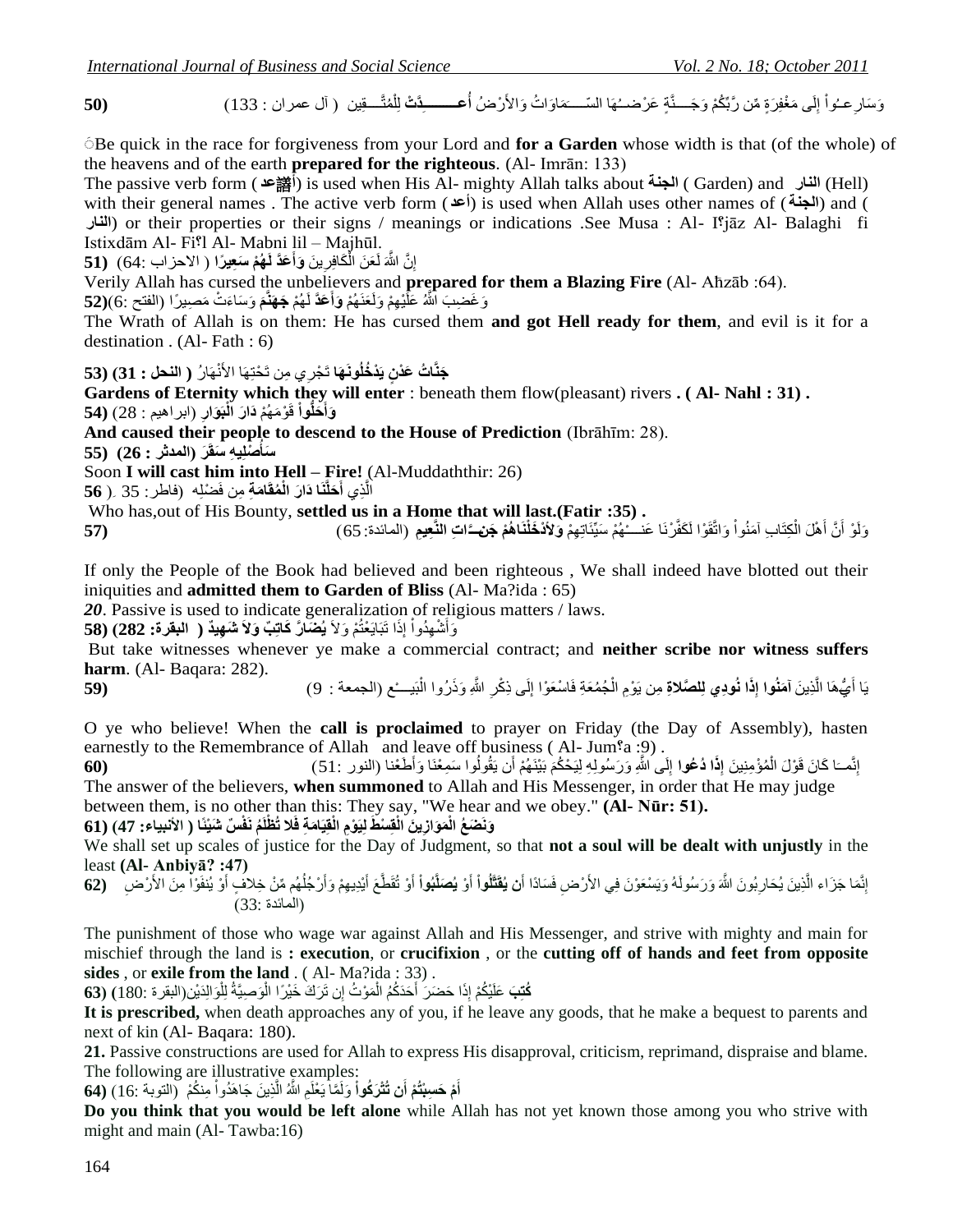# $\left( \frac{36}{2} \right)$  (36: أيَ**حْسَبُ الإِنسَانُ أَن يُتْرَكَ** سُدًى (القيامة  $\left( 36 \right)$

**Does Man think that he will be left uncontrolled**, (without purpose)? (Al- Qiyāma :36)

أَلَمْ تَكُٰنْ آيَاتِي **تُتْلَى** عَلَيْكُمْ فَكُنتُم بِهَا تُكَذِّبُون(المؤمنون: 105) (**66** ٌَ

**Were** not My Signs **rehearsed** to you , and ye did but treat them as falsehoods ? (Al- Mu?minūn :105).

أَفَلا يَعْلَمُ إِذَا **بُعْثِ**رَ مَا فِي الْقُبُورِ \* **وَحُصَلَ** مَا فِي الصُّدُورِ ۚ (العادياتُ : 9-10) ( 67 ِ ْ

Does he not know and that which is**(locked up)**in (human) breast **is made manifest** when that which is in the graves **is scattered** aboard? (Al- ؟adiyat :9-10).

أَفَمَن **يُلْقَى فِي النَّ**ارِ خَيْرٌ ۖ أَم مَّن يَأْتِي آمِنًا يَوْمَ الْقِيَامَة (فصلت : 40) ( **68** َ ْ َ ْ

Which is better? – he that he **is cast in the fire** , or he that comes safe through , on the Day of Judgment ( Fusilat :40).

أَفَمَن **زُيِّنَ** لَهُ سُوءُ عَمَلِهِ فَرَآهُ حَسَنًا ( فاطر : 8) ( **69** َ

Is he, then, to whom the evil of his conduct **is made alluring**, so that he looks upon it . (Fātir :8) .

In the above verses neither scribe nor witness **(whoever they are )** should suffer harm, the Believers , **(whoever they are)** and **(whoever the caller is)** should leave off business and hasten to Remembrance of Allah , the Believers **(whoever they are)**, when summoned to Allah and His Messenger should say " We hear and obey " , no one **(whoever he is )** will be dealt with unjustly , those who wage war against Allah and His Messenger **(whoever they are )** should be punished through execution , or crucifixion , or the cutting off hands and feet from opposite sides or exile from the land , and it is prescribed to you **(whoever you are )** when death approaches , you should make a bequest to parents and next of kin .

22. Passive is used in the Holy Qur'an in supplication and curse.

**قُتِلَ** أَصْحَابُ الأُخْدُودِ ( البروج: 4) (**70** َ

Woe to the makers of the bit (of fire ).(Al- Burūj :4).

لِّـــــونَ الْمُحْصَنَاتِ الْغَافِلاتِ الْمُؤْمِنَاتِ **لْعِنُو**ا فِي الدُّنْيَا وَالآخِرَةِ وَلَهُمْ عَـــذَابٌ (71 ْ ْ ْ َّ ِ

Those who slander chaste, indiscreet and believing women **are cursed** in this life and in the Hereafter: for them is a grievous Chastisement. (Al- Nūr : 23)

ُِْٙ **ُغٍَّرذ** ( اٌّبئذح 64:( (**72** ِ٠ْذ٠ أ **ِزعُٕٛ** َ **َلٌُٚ** ْ ُٛا ِ َّب لَبٌ ث ْ ا

**Be their hands tied up** and **be they accursed** for the blasphemy they utter (Al- Mā?ida :64).

The underline passive verb forms in the above verses indicate either supplication or curses. See Al- Razi: Mafatih Al- Ghayb , Vol . 6 page 80 and Al- Shawkāni : Fath Al- Qadir , Vol . 1 page 83.

أَلَمْ يُؤْخَذْ عَلَيْهِم مِّيثَاقُ الْكِتَابِ أَن لاَّ يَقُولُواْ عَلَى اللَّهِ إِلاَّ الْحَقَّ ( الأعراف :169) (**73** ْ ْ ْ ٌَ َ

**Was not** the covenant of the Book **taken** from them, they would not ascribe to Allah anything but the truth. (Al-A؟rāf : 169)

أَعُلُ**قِ**يَ الذِّكْرُ عَلَيْهِ مِن بَيْنِنَا بَلْ هُوَ كَذَّابٌ أَشْرِ ( القمر : 25) (**74** َ

Is it that the Messenger **is sent** to him**,** of all people amongst us? Nay, he is a liar, an insolent one? (Al- Qamar :25) .

أَ**لْنَزِ**لَ عَلَيْهِ الذِّكْرُ مِن بَيْنِنَا بَلْ هُمْ فِي شَكٍّ مِّن ذِكْرِي ( ص : 8) (75 **ُ**

What! **Has** the Messenger **been sent** to him – (of all persons) among us? But they are in doubt. (Sad: 8).

All passive verb forms in the above verses are in the form of interrogative sentences to indicate disapproval, criticism, reprimand or dispraise. See Al- Zamkhashari : Al- Kashaf : Vol . 2 page 253, Al- Matsani Abdul Azim : Al- Tafsir Al- Balāghi lil- Qur'an Al-Kareem : Vol .2 page 12 and Vol . 3 page 28-29 , Ibn Kathir : Tafsir Al-Qur'an Al- Azim : Vol . 3 page 541. Therefore the agent is not mentioned to honor and glorify Him.

#### **23. Agent – focusing.**

A correlate of the morphosyntactic changes to the verb in Modern Standard Arabic is a pragmatic function "agent defocusing" (Shibantani, 1985:830, Myhill, 1997). Agent defocusing in Modern Standard Arabic occurs in two ways (i) defocusing the agent to the full extent, by deleting it, or (ii) defocusing it to some degree i.e. by allowing it to show up in the prepositional phrase in the rhematic position. (Agentive / long passive). Nevertheless, agent – defocusing, contrary to common beliefs, should not be understand to be a form of downgrading the agent by moving it to the end position. Actually, one of the motivations for using the passive construction in Arabic is to assign new to an agent noun root. The following example illustrated this point:

وقالوا لَوْلا **نُزِل**َ عَلَيْهِ آيَةٌ **مِّن رَّبِّهِ** ( الأنعام: 37)(**76** 

They say "Why is not a sign sent down to him from his lord!" (Al-An?ām : 37)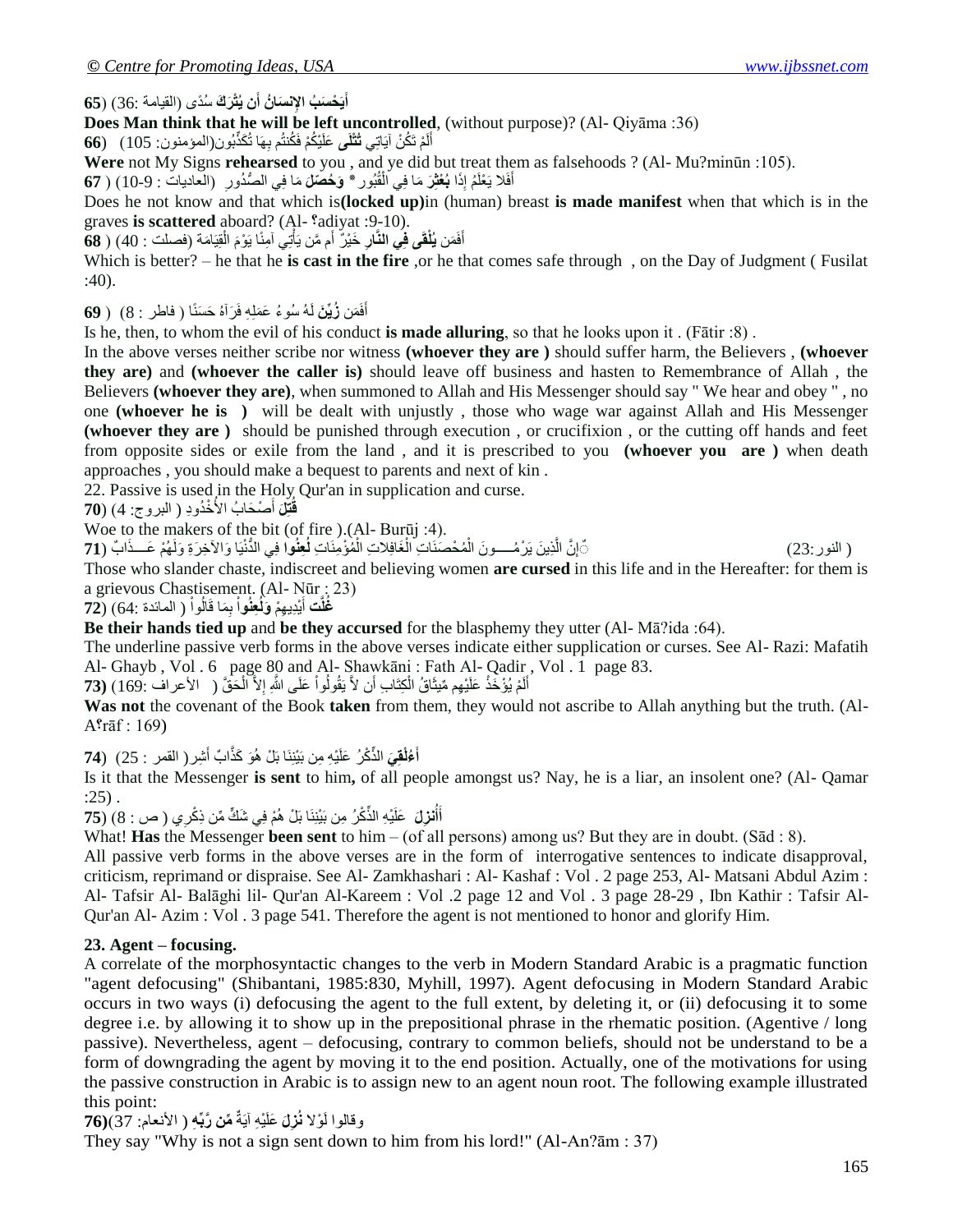The agent "min rabbihi" is represented as demoted, but in this particular position it receives more prominence than if it were in invited position.

قل انما إ**تبع** ما يوحي الى من ربي (الأعراف: 203) (77

Say: "I but follow what is revealed to me from my lord". (Al-A?rāf : 203).

The agent "min rabbi" is presented in this verse to show that the Holy Qur'an is revealed to Mohammad from Allah, but nit from anybody else.

#### **24. Presupposition**

Another point that is worth mentioning has to do with the pragmatic notion of presupposition. Modern Standard Arabic presupposes the process and asserts the participants. The following verse is an illustrative example:

يا أهل الكتاب لم تحاجوني في إبر اهيم وما أ**نزلت التوراه والإنجيل** الا من بعده أفلا تعقلون ( آل عمر ان : 65)

Ye people of the book! Why dispute ye about Abraham, when **the Torah and Gospel were not revealed** till after him? Have ye no understanding? (Al- Imrān: 65) Communicatively, the above passive construction could be an answer to the question "What happened?" what is presupposed, therefore, is , in Enkrist's words (1979:137) ," information that the speaker (His Almighty Allah in this context ) believes that the recipients of the message already have ." Thus the ?unzilat " ( were revealed ) is presented as theme and old information and " ?al – tawrah " ( the Torah ) and ?al - ?injīl" ( the Gospel ) counts as " new " information . Therefore, the passive form " ?unzilat " ( were revealed ) coincides at the message , whereas the affected participant occurs as " new " within the rheme .

#### *Findings*

The message of the Holy Qur'an is couched in various literary structures, which are widely considered to be the most perfect example of the Arabic language. It has a rhythm of peculiar beauty and a cadence that charms the ear. Quranic discourse is a linguistic scenery characterized by a rainbow of syntactic, semantic, rhetorical, phonetic and cultural features that are distinct from other types of Arabic prose. Through the combination of these features, a unique linguistic texture unfolds to the reader, dominated by harmony on the syntactic, semantic and prosodic levels. Quranic discourse has its specific syntactic and lexical items. Both word order and the selection of specific lexical items are semantically oriented. In addition, its stylistic and syntactic properties i.e. grammatical choices and lexical choices are language-specific and may not be shared by other genres.

Through this study we tried to investigate the syntactic and the semantic/ stylistic functions of the passive constructions in the Holy Qur'an. Since the study depends not only on syntax, but also on semantics and interpretation, we dare say that the passive constructions that can not be parsed, i.e., they do not have syntactic functions actually do have such functions. Relative clauses, for example, function as postmodifiers to the head nouns, "kana" and its sisters in addition to" Inna" and its sisters do have passive constructions as their predicate. Moreover, passive constructions may function as complement of oath and complement of vocative.

The inception function does have semantic, syntactic and stylistic functions in the sense they occur initially for a semantic/stylistic purpose which is to emphasize them through foregrounding. Foregrounding (clefting) of certain constituents in the Qur'anic discourse has a special communicative functions. Foregrounding is a syntactic operation/technique that places one or more constituents to the beginning of the sentence for effective stylistic reasons. For example, the passive constructions **كٍ ٍجذُشثذ, غـ** in **خـ , ظـ ُ ُ** examples (1,2,3) above occur initially for a semantic/stylistic reason, i.e., foregrounding, to emphasize the process rather than the participants. If the participants occur initially as , حُثيث جمع غُثِيثٌ and ا**لرو**م الذلمة ضربت علي—هم غُثيث **ُ** لا**لانسان and الروم ,الذل**ة , then they function as predicate to the subjects (comments to their topics) , الانسان خئق **ُ** respectively. Thus syntax and style stand "shoulder to shoulder" to produce the intended communicative goal whose meaning could not have been achieved via an ordinary simple syntactic pattern*.*

The facts presented in this paper demonstrate beyond any doubt that voice is a grammatical category that exists in Arabic in general and in the Holy Qur'an in particular .They also prove that it is one of the options available to native speakers of Arabic to express certain communicative functions .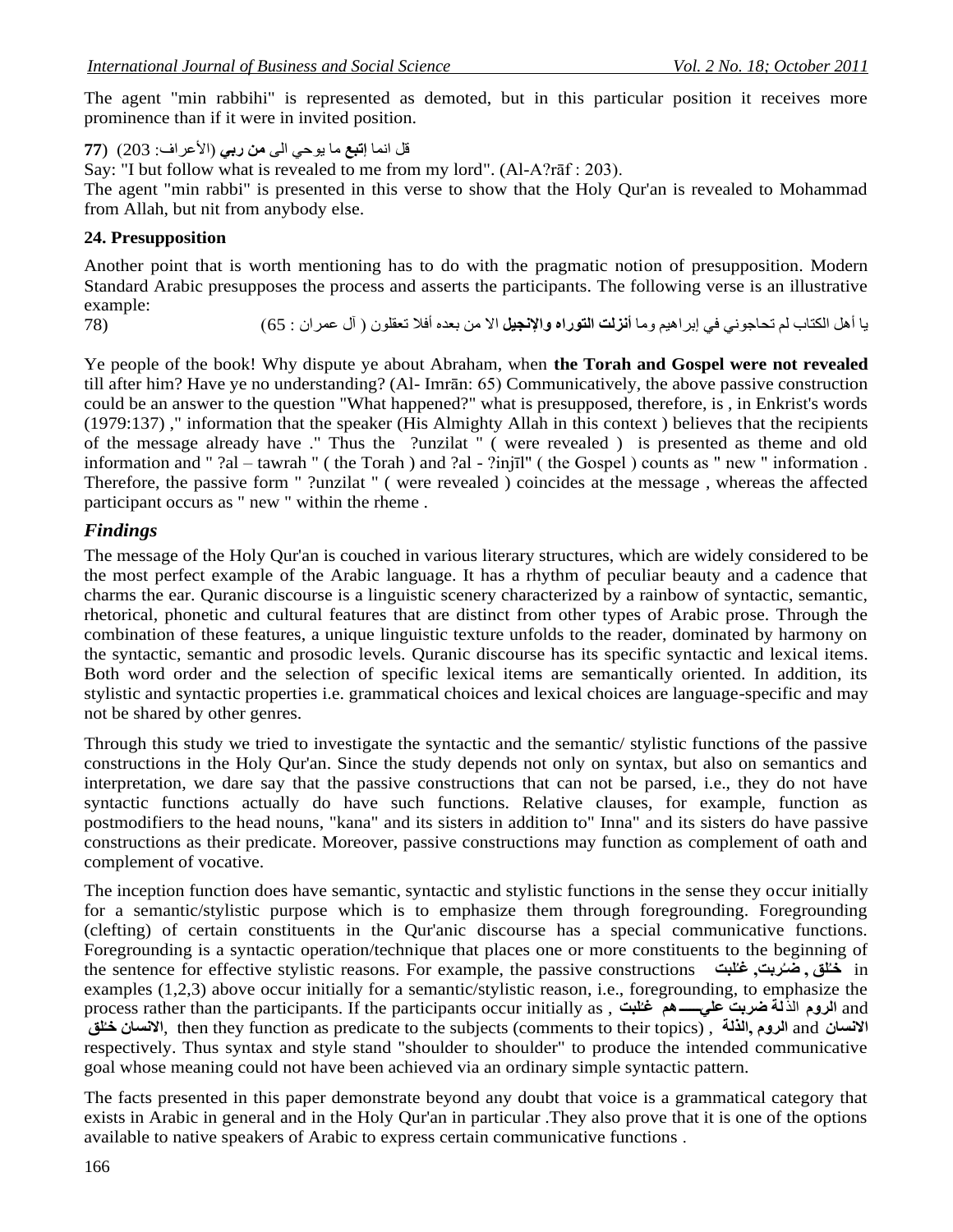That is to say, Arabic passive constructions are often optional, i.e. the passive is a stylistic variant of the active. There are, nonetheless, some situational contexts where the passive is obligatorily used. This is particularly true when the agent is unknown or the speaker/ writer does not want to reveal the identity of the doer / agent for one reason or another.

Active sentences are more frequently used than passive sentences in the Holy Qur'an, in which they exist, constitute only 5.3% of the overall number of the verbs investigated. Concerning types (classes) of passive sentences in Arabic in general and the Holy Qur'an in particular, they have not, unfortunately, been extensively discussed. This may be ascribed to the following factors:

- 1. influence of traditional studies ,
- 2. reliance on classical examples / usage , and
- 3. lack of theoretical conviction.

The Holy Qur'an has agentive and agentless passive constructions. But agentless passive constructions remarkably outnumber agentive ones. Although Arabic has only agentless passive sentences, some passive sentences have explicitly stated agents. Such sentences may have been imposed in Arabic by the influence of western languages. However, this issue is different in the Holy Qur'an where the agent is explicit or overt for certain purpose intended by His Al- mighty Allah. (See Part 3 above). <sup>\*</sup>

Semantically speaking, although Arabic has only agentless passive sentences. Some Arabic passive sentences in the Holy Qur'an explicitly stated agents for certain purposes meant by His Al- mighty Allah. The expressed agent in the Holy Qur'an is introduced by (i) min or (ii) min ladun .Moreover; agentive (long) passive sentences in the Holy Qur'an are used to accord with the information -flow principle, end weight principle, and end-focus principle.

Finally , there are some constructions revealing the meaning of passive in the Holy Qur'an, namely : ?ismulmaf؟u:l (passive participle) ( which may correspond to " semi passive " in English because (i) they both exhibit adjectival properties , and (ii) both constructions indicate an event and a receiver or a sufferer) ,?af؟a:l ?al-muta:wa؟a (reflexive verbs) with different forms (?infa؟ala , tafa؟؟ala , ?ifta؟ala , tafa؟ :ala ), fi؟l ?al-kawn +?al- masdar (verbs of existence +verbal noun ) ( which may correspond to " get passive " in English as " get " carries the meaning of " arrive at a resultant state " , ?ismul-fa؟ :al (active participle) and ?al-masdar (verbal noun.)These constructions have their passive counterparts and/or they can be transformed into passive constructions without any change in meaning.

#### *Implications*

Although this study is linguistically descriptive and is not pedagogically oriented, it may have, nonetheless, pedagogical implications for foreign language teachers, learners, translators, textbook writers, test makers as well as syllabus designers. This study may in various ways help the language teachers and learners and translators in identifying the syntactic passive forms and structures that have different functions. In other words, this study may help students of EFL and translators understand the major similarities and differences between Arabic and English, Moreover, it may help the teacher to diagnose and remedy the difficulties the students may encounter.In this sense, the findings of this study may be used by text book writers, test makers, syllabus designers and teachers of English and Arabic as foreign languages.Moreover, this study may be helpful to ESP practitioners who are interested in preparing ESP teaching materials based on the analysis of authentic texts and concerned with the syntactic functions and meanings, in terms of categories and functions, which are conveyed by the syntactic passive constructions.

#### *References*

Abdu , D. ( 1972) Abhāth fi Allugha Al- Arabiyya , Maktabat Lubnan – Beirut .

Al - ?ansāri . Jamal – Iddin (1996) Sharћu Qatri ?al –Nada Dār Al- Kutub ?al - ؟ilmiya , Beirut – Lebanon .

Al -Ashmouni , A. ( 1955) . Sharah Al- Ashmouni , Maktabat Al- Nahda Al- Missriyyah – Misr.

Al- Mallah , Y . (1989) : " Masā'l fi-Al-Mabni lil – Majhul, ". Bethehem University Journal, VOL. 7,8, 83-103.

Al- Rajihi A. (1985) : Al-Tattbiq Al- Nahawi Dār Al-Nahdha Al-Arabiyya – Beirut .

Al- Sāmarrā'i , I. (1980) . Al – Fi؟1 : Zamānuh wa Abniyatuh – Mu'ssasat Al- Risalah – Amman.

Allen, V.F. (1983) :" A New Look at the Passive " English Teaching Forum , VOL . 21, NO.2 PP.8-11.